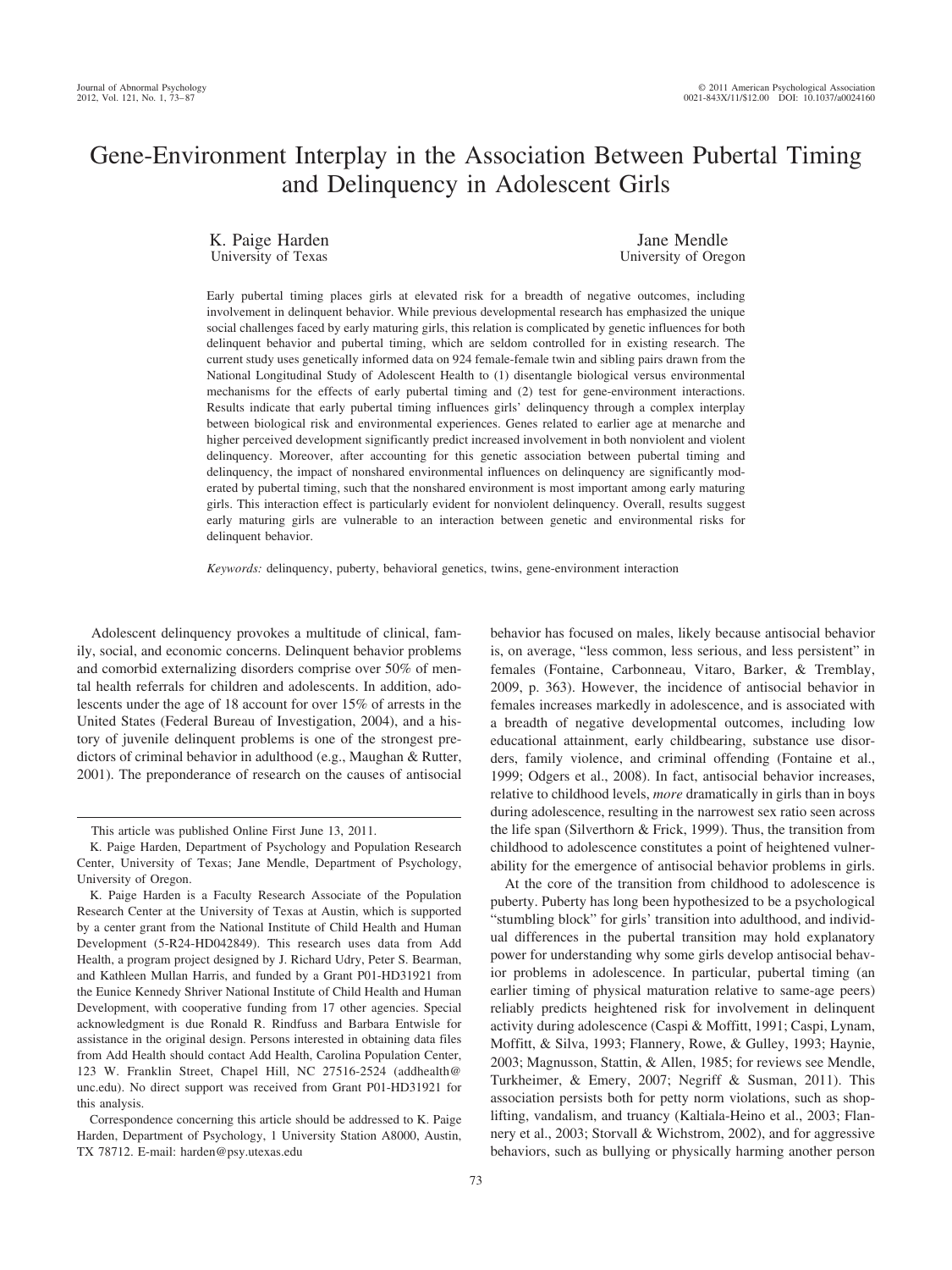(Kaltiala-Heino et al., 2003; Lynne, Graber, Nichols, Brooks-Gunn, & Botvin, 2007; Haynie, 2003). Notably, these associations are not limited to adolescence: girls who experienced an earlier timing of puberty are more likely to have records of adult criminal behavior (Stattin & Magnusson, 1990). Early pubertal timing is moreover related to diagnostic antecedents of adolescent delinquency, particularly symptoms of Conduct Disorder and Oppositional Defiant Disorder (Ge, Brody, Conger, & Simons, 2006; Susman et al., 2007). Thus, results from over two decades of research have converged on a consensus that early pubertal timing increases girls' risk for delinquent behavior.

Yet despite this large body of evidence, pinpointing the specific mechanisms underlying the association between pubertal timing and delinquency has been difficult. Pubertal development involves a complex suite of changes across biological (e.g., hormonal, somatic, and neural changes), psychological (e.g., cognition, affect, and self-perception), and social (e.g., peer, parent, and romantic relationships) domains. Moreover, the timing of puberty is itself influenced by a host of genetic and environmental factors. Consequently, a major conceptual challenge for research on early pubertal development is identifying *which* aspect of early pubertal timing is most pathogenic with regards to antisocial behavior. In the current paper, we describe two streams of research on this topic. The first stream focuses on genetic influences on pubertal timing and the implications of these genetically influenced differences for adolescent brain development; the second focuses on the social and environmental challenges faced by early maturing girls. We then describe how twin and sibling designs can be used to discriminate among competing hypotheses regarding the pathways linking pubertal timing and adolescent delinquency.

## **Potential Biological Mechanisms for the Effects of Early Pubertal Timing**

In order to specify more precisely the pathways by which early pubertal maturation confers risk for antisocial behavior, it is necessary to acknowledge the importance of genetic influences on girls' pubertal timing. While it is not yet fully known why some girls begin puberty earlier than others, girls' "innate developmental clock" appears to be under strong genetic control. Behavior genetic studies report that correlations for age at menarche are consistently higher among MZ than among DZ twins (Doughty & Rodgers, 2000; Meyer, Eaves, Heath & Martin, 1991; Rowe, 2000; Treloar & Martin, 1990), with approximately  $61-68\%$  of the variance in menarche accounted for by genetic effects. Likewise, estimates for the heritability of secondary sexual characteristics, such as breast development or skin changes, range from .50 (Ge, Natsuaki, Neiderhiser, & Reiss, 2007) to .88 (Mustanski, Viken, Kaprio, Pulkkinen, & Rose, 2004). Molecular genetic studies have also identified specific genes involved in pubertal timing. Most notably, the *GPR54* gene has been shown to influence the initial secretion of the gonadotropin releasing hormone (GnRH), which is necessary for gonadal maturation (Seminara et al., 2003). However, understanding of the genetic basis of pubertal timing is incomplete. As Sisk and Foster (2004) describe, "Identification of master regulatory genes directing the unique maturational components of the first and most important transition to fertility remains an unsolved part of the puberty mystery" (p. 1042).

In addition, it is well-established that antisocial behavior is heritable (e.g., Arsenault et al., 2003; D'Onofrio et al., 2007; Scourfield, Van den Bree, Martin, & McGuffin, 2004; Slutske et al., 1997; Young et al., 2002; for reviews see Miles & Carey, 1997; Raine, 2002; Rhee & Walman, 2002; Rowe, 2001). Although there have been few empirical tests of whether genes related to early pubertal timing overlap with those for delinquency (Mendle et al., 2007), common genetic influences have been implicated in the association between delinquency and fertility relevant outcomes strongly correlated with pubertal timing (Udry, 1979), including age of first sexual intercourse (Harden, Mendle, Hill, Turkheimer, & Emery, 2008), risky sexual behavior (Verweij, Zeitsch, Bailey, & Martin, 2009), and adolescent childbearing (Harden et al., 2007). In addition, shorter alleles of the X-linked androgen receptor (*AR*) gene have been associated with aggression and impulsivity in males and with earlier ages of physical maturation in females (Comings et al., 2002).

Emerging research on adolescent brain development has suggested a novel explanation for why genetically influenced differences in pubertal timing may be important for girls' delinquency. In addition to a cascade of endocrine events that culminate in reproductive maturity, puberty also involves a cascade of *neural* changes, a "second period of structural reorganization and plasticity in the brain" (Blakemore, Burnett, & Dahl, 2010). One key change initiated by the hormonal events at puberty is the remodeling of neural circuits involved in reward-motivated behavior, particularly in the striatum, nucleus accumbens and in dopaminergic pathways to the prefrontal cortex (Blakemore et al., 2010; Forbes & Dahl, 2010; Kuhn et al., 2010). Female pubertal hormones (most notably, estradiol and progesterone) have significant effects on the anatomy of dopamine systems relevant for rewardmotivated behavior (Kuhn et al., 2010). Moreover, pubertal development, independent of chronological age, has been found to be associated with changes in activity in the striatum and medial and ventrolateral prefrontal cortex in response to monetary rewards and social threats (Forbes, Phillips, Ryan, & Dahl, in press; Forbes et al., 2010). This is congruent with findings that pubertal development and pubertal hormones, independent of age, are linked to changes in the personality trait of sensation-seeking, which has been conceptually linked to responsiveness to rewards and novelty (Martin, Kelly, Rayens, Brogli, Brenzel, Smith, & Omar, 2002; Martin, Logan, Leukefeld, Milich, Omar, & Clayton, 2001; Steinberg, Albert, Cauffman, Banich, Graham, Woolard, 2008; Zuckerman, Buchsbaum, & Murphy, 1980).

Because the timing of pubertal development is strongly influenced by genes, early maturing girls can thus be thought of as having genetic propensities for early neurobiological change. Moreover, for early maturing girls, these puberty-linked neurobiological changes are asynchronous with age-based neurobiological changes in cortical structures that underlie behavioral inhibition and effortful control. As articulated by the *dual systems model* of adolescent brain development (Casey, Getz, & Galvan, 2008; Somerville, Jones, & Casey, 2010; Steinberg, 2008), this "maturity gap" between the development of subcortical versus cortical brain regions results in an elevated propensity for adolescents particularly early maturing adolescents—to engage in delinquent behavior, and in risk-taking behavior more generally.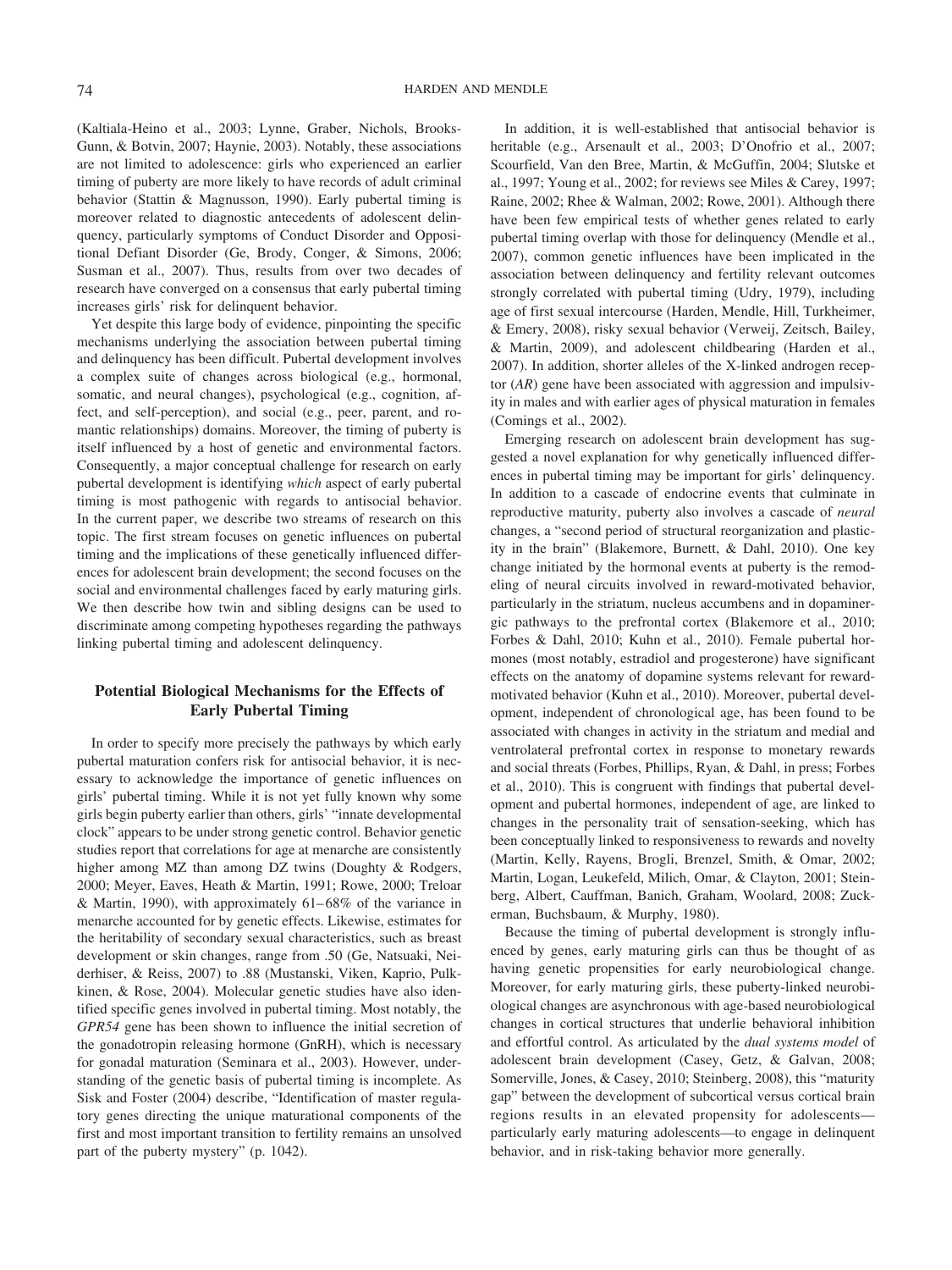#### **The Social Challenges of Early Pubertal Timing**

In contrast, the prevailing view in the developmental literature emphasizes the unique environmental dilemmas posed by early pubertal timing. The most widely accepted theoretical explanation for the relation between pubertal timing and delinquency, as well as a breadth of other psychosocial problems more common among girls with early pubertal timing, is the *maturation disparity hypothesis* (reviewed in Ge & Natsuaki, 2009). This theory stresses that a girl's changing physical appearance during puberty creates new social experiences that may promote delinquent behavior, including increased autonomy from parents, increased romantic and sexual attention from males, and increased affiliation with older peer groups (Caspi et al., 1993; Ge, Brody, Conger, Simons, & Murry, 2002). Early maturers are believed to be particularly vulnerable to the psychosocial risks posed by these new experiences, because they are forced to navigate the changing social landscape with fewer emotional or cognitive resources than girls who reach the same developmental milestones at a later chronological age. Moreover, theories specific to adolescent delinquency, most notably Moffitt's (1993) taxonomy of adolescent-limited delinquency, emphasize the lack of rights and privileges granted by adults to physically mature adolescents. Caught between a mature physical appearance and an immature social status, adolescents are believed to engage in rebellious activities designed to demonstrate independence (i.e., running away from home, lying to parents, truancy), imitate adult actions (i.e., sexual activity, drinking), or showcase lack of concern for adult-enforced social rules (i.e., larceny, property damage; Moffitt, 1993; Moffitt et al., 1996; Moffitt, Caspi, Rutter, & Silva, 2001).

In addition to experiencing heightened environmental stress *during* the pubertal transition, early maturing girls are also more likely to have experienced *prior* environmental stress in early childhood. In particular, early childhood stressors such as father absence (Ellis, 2004); child maltreatment (Bergevin, Bukowski, & Karavasilis, 2003; Turner, Runz, & Galambos, 1999; Wise, Palmer, Rothman, & Rosenberg, 2009); harsh parenting (Belsky et al., 2007); and poverty (Obeidallah et al., 2000) are all correlated with a comparatively precocious timing of development. While these associations have been interpreted in light of Belsky, Steinberg, and Draper's (1991) evolutionary hypothesis, it is important to note that this line of research has been strongly criticized by behavioral geneticists for interpreting correlations between parent characteristics and child outcomes as due to purely environmental mechanisms, without considering the role of genetic transmission from parent to child (Rowe, 2002). In our previous genetically informed research on this topic, we have presented evidence that early family structure (father absence and step-fathering) are associated with accelerated pubertal and sexual development via genetic transmission rather than an environmental effect (Mendle et al., 2006, 2009). Nevertheless, regardless of their causal status, adverse home environments are certainly correlated with early pubertal development, and these early environmental stressors may partially account for the elevated rates of antisocial behavior problems seen in early maturing girls.

## **Integrating Biological and Social Risk: Gene-Environment Interaction**

Early pubertal timing is not only associated with increased exposure to environmental risks for delinquency, but early maturing girls may also be more *sensitive* to environmental risks. In support of this, social context has been shown to be a critical determinant of resiliency versus vulnerability for early developers. For example, Caspi, Lynam, Moffitt, and Silva (1993) found that early maturing girls were at elevated risk for delinquency only if they attended mixed-sex schools versus same-sex schools. They attributed this interaction effect to greater exposure to male peers and male romantic partners. Likewise, Natsuaki, Biehl, & Ge (2009) found that engagement in a romantic relationship was associated with greater psychological distress for early maturers rather than their peers. Finally, pubertal timing has been found to interact with characteristics of the parent– child relationship and with neighborhood characteristics, with early maturing girls showing the highest involvement in delinquent behavior when maternal nurturance and parental monitoring were low (Mrug et al., 2008) and when concentrated neighborhood disadvantage was high (Obeidallah, Brennan, Brooks-Gunn, & Earls, 2004).

Considering the biological and environmental risks faced by early maturing girls, it is possible that early pubertal timing may increase delinquent behavior via a heightened sensitivity to environmental context, also known as *gene environment interaction*  $(G \times E)$ . Only one previous study has tested this hypothesis. Burt, McGue, DeMarte, Krueger, & Iacono (2006) found compelling evidence for  $G \times E$  interaction in the association between timing of menarche and conduct disorder symptoms: Among girls with an age of menarche of 11 years or earlier, only 8% of the variance in conduct disorder symptoms could be attributed to genes and the remaining 92% was attributable to environmental influences. In contrast, for girls who experienced an average menarcheal timing (12–13 years), the majority of the variance in conduct disorder symptoms (67%) was attributable to genes and only 33% attributable to the environment. These findings are consistent with more general observations from the behavior genetics literature that heritability is not static; rather, genetic propensities may be suppressed or augmented in certain social circumstances (e.g., Harden, Hill, Emery, & Turkheimer, 2008; Harden, Turkheimer, & Loehlin, 2007).

Sensitivity to the unique environmental challenges of puberty may be particularly pertinent for nonviolent, rule-breaking forms of delinquent behavior (such as property crime). In contrast, violent or aggressive delinquency differs behaviorally, developmentally, and etiologically from rule-breaking (Achenbach, 1991, 2001; Barker et al., 2009; Eley, Lichtenstein, & Stevenson, 1999; Loeber, Burke, & Pardini, 2009; Moffitt, 1993; Tackett, Krueger, Sawyer, & Graetz, 2003; Tuvblad, Eley, & Lichtenstein, 2005). Adolescents with histories of violent behavior show poor executive functioning, verbal processing, and neuropsychological impairment (Barker et al., 2007; Déry, Toupin, Pauzé, Mercier, & Fortin, 1999), while results from neuroimaging studies confirm that adolescents with high levels of violent behavior display reduced activation in the frontal and temporal cortices, compared to normal controls, when watching pain inflicted on another person (Decety, Michalska, Akitsuki, & Lahey, 2009). Similar decrements have been observed in adults with histories of physical aggression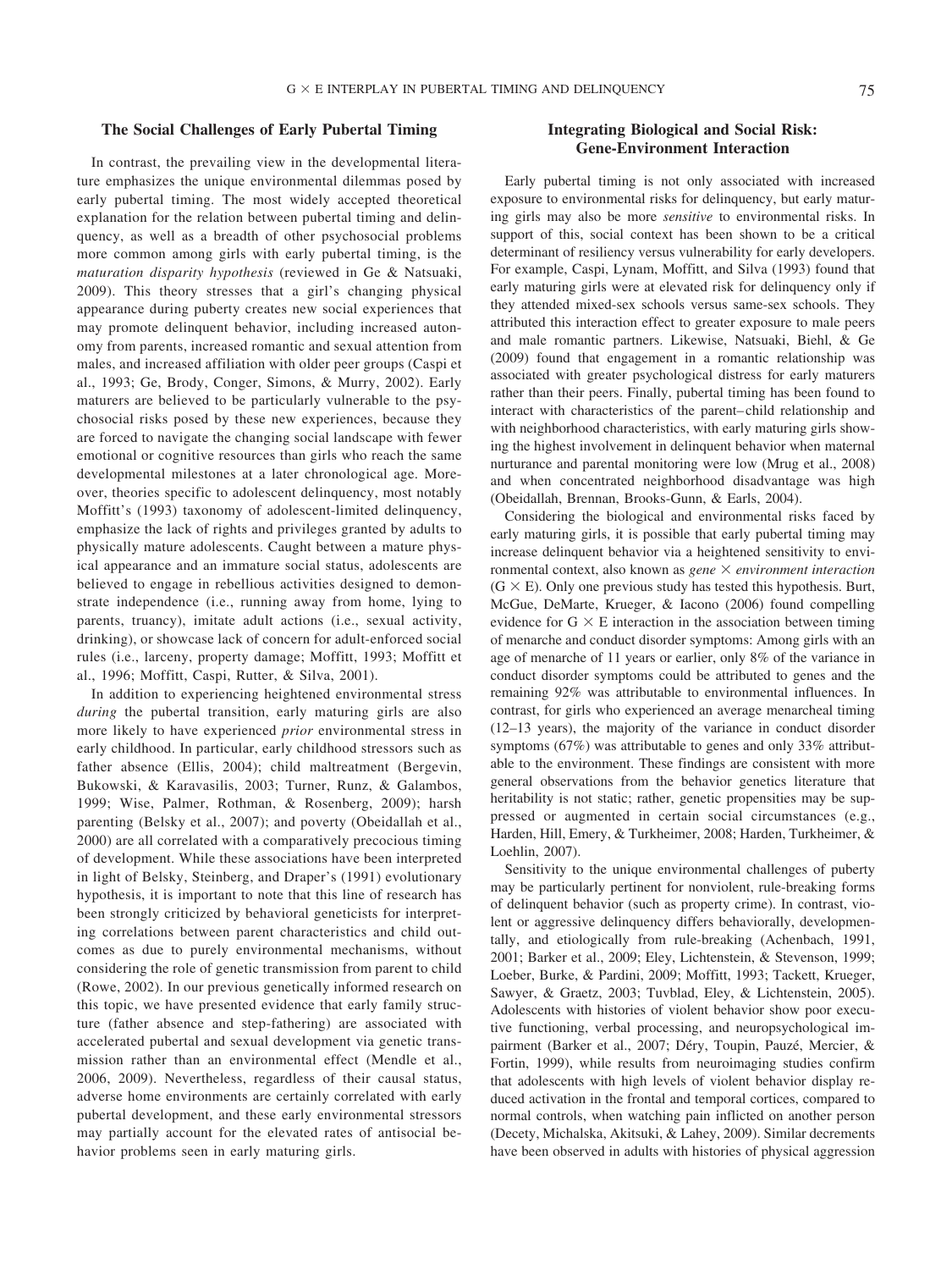(e.g., Siever, 2008; Volkow et al., 1995). There deficits are believed to be rooted in heritable predispositions (Moffitt,1993), and a broad array of candidate genes have been identified as playing a role in violent behavior (Brunner et al., 1993; Davridge et al., 2004; Flory et al., 2007; Meyer-Lindenberg et al., 2006; Mik et al., 2007). In contrast, nonviolent forms of delinquency are developmentally transient (Stanger et al., 1997), show less genetic stability (Eley, Lichtenstein, & Moffitt, 2003; Burt & Neiderhiser, 2009) and are more strongly influenced by environmental factors (Burt, 2009).

#### **Measurement of Pubertal Timing**

Lastly, the relative importance of biological versus environmental pathways for the relation between pubertal timing and delinquent behavior may depend, in part, on how the construct of pubertal timing is measured and operationalized. Typically, assessing pubertal stage using a physical examination by a trained physician or nurse has been considered the "gold standard" of objective measurement; however, physical exams are infrequently used, particularly in large-scale epidemiological research. Adolescent self-report of age at menarche is a far more common method for measuring pubertal timing, because of its relative ease of use. Test–retest reliability coefficients for self-report of menarche have been found to be good (.61–.81; Dorn, Dahl, Woodward, & Biro, 2006). Moreover, adults' retrospective reports of menarche are quite accurate as compared to childhood medical records, even after spans of up to 40 years (Bean, Leeper, Wallace, Sherman, & Jagger, 1979; Casey et al., 1991).

A third strategy, which was developed as an alternative to physical exam, is to query adolescents regarding changes in breast size and other secondary sex characteristics (*perceived development*; e.g., Biehl, Natsuaki, & Ge, 2007; Natsuaki, Biehl, & Ge, 2007; Graber, Lewinsohn, Seeley, & Brooks-Gunn, 1997; Graber, Seeley, Brooks-Gunn, & Lewinsohn, 2004; Wichstrom, 2000). Measures of perceived pubertal development have only modest agreement with more objective measures of pubertal timing, such as menarcheal age or Tanner stages as determined by physical exam (Dorn et al., 2006). Nevertheless, girls' *perceptions* of themselves as physically mature, regardless of the accuracy of those perceptions, may be salient for their risk for engaging in delinquent behavior. In particular, girls who perceive themselves as more advanced in their pubertal development may also perceive a wider "maturity gap" until they gain full adult status (Moffitt, 1993), which may provoke additional delinquent behavior. A limited number of studies have evaluated the relative impact of objectively early maturation versus girls' perceptions of themselves as early maturers (Brooks-Gunn and Warren, 1985; Brooks-Gunn, Attie, Burrow, Rosso, & Warren, 1989; Michael & Eccles, 2003; Rierdan et al., 1988). These studies have consistently found that girls who define themselves as early maturers— even if their development is objectively on-time or even late—are more likely to exhibit adverse developmental outcomes. Thus, both "objective" early pubertal timing (e.g., menarche) and girls' "subjective" perceptions of early pubertal development may result in increased antisocial behavior, but no previous research has examined both objective and perceived pubertal timing while also attempting to disentangle biological versus social processes.

#### **Goals of the Current Study**

Collectively, previous research indicates that, while the relation between pubertal timing and girls' delinquent behavior is wellestablished, the underlying mechanisms remain to be elucidated. The present study uses a behavioral genetic approach to this question. We utilize two different measures of pubertal timing, perceived development and menarcheal age, to predict both nonviolent and violent delinquency in a sample of sister dyads from the National Longitudinal Study of Adolescent Health (Add Health). The utility of the behavioral genetic approach is twofold. First, comparisons between biological relatives allow us to discriminate between genetic and environmental pathways of risk: If Twin A matures earlier than Twin B, does she also show higher levels of delinquent behavior? A significant within-twin pair association, which controls for all genetic factors shared by twins, would indicate that environmental differences (rather than genetic differences) in pubertal timing are important pathways of risk for delinquency. Second, recent developments in statistical methods for twin data allow us to test hypothesis about gene-byenvironment interaction: Are environmental or genetic influences on delinquency stronger among early maturing girls?

#### **Method**

### **Participants**

Data are drawn from the National Longitudinal Study of Adolescent Health (Add Health; Udry, 2003), a study of health behaviors in a nationally representative study of adolescents. The Add Health study used stratified random sampling of U.S. high schools (79% of targeted schools agreed to participate). From the participating schools, 90,118 students completed a confidential in-school survey during the 1994–1995 academic year. School rosters were then used to randomly select a sample of over 20,000 adolescents (10,480 females; 10,264 males) to complete a comprehensive, 90-min, in-home interview between April and December 1995. Participants ranged in age from 11 to 21 years,  $M = 16$  years, 25th percentile  $= 14$  years,  $75th = 17$  years. There have been three follow-up interviews with the Add Health participants: Wave II in 1996, Wave III in August, 2001-2002, and Wave IV in 2007–2008.

The Add Health study deliberately oversampled sibling pairs, even if one member of the pair did not attend a high school in the original probability sample. The current study only uses femalefemale sibling pairs; thus, our subsample includes 1848 females from 924 sibling pairs: 145 monozygotic (MZ) twin pairs, 116 dizygotic (DZ) twin pairs, 369 full sibling pairs (FS), 117 halfsibling pairs (HS), 112 pairs of cousins raised in the same household (CO), and 65 nonbiologically related pairs (e.g., step-siblings or adoptive siblings; NR). Twin zygosity was determined primarily on the basis of self-report and responses to four questionnaire items concerning similarity of appearance and frequency of being confused for one's twin. Similar questionnaires have been utilized widely in twin research and have been repeatedly cross-validated with zygosity determinations based on DNA (e.g., Loehlin & Nichols, 1976; Spitz et al., 1996). Race/ethnicity were classified as either White,  $N = 984, 53.2\%$ ; African American,  $N = 493$ , 26.7%; Hispanic,  $N = 245$ , 13.3%; or Other, including Asian American and Native American,  $N = 126, 6.8\%$ . The mean age was 16.12 years,  $SD = 1.67$  years.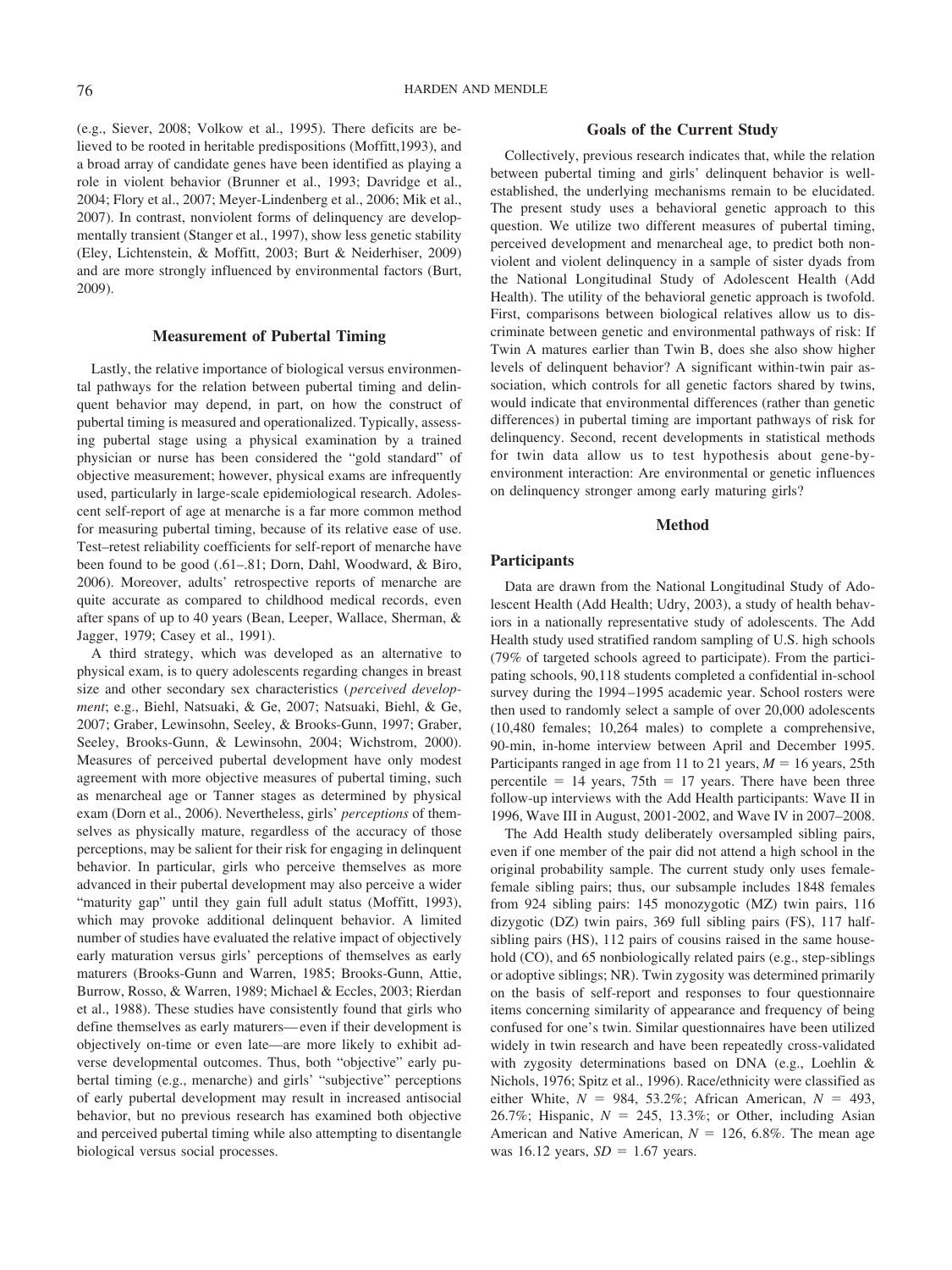#### **Measures**

**Pubertal timing.** In the in-home interview for both waves I and II, participants were asked whether they had ever had a menstrual period, and if so, which month and year it first occurred. At Wave III, participants were asked, "How old were you when you got your period for the first time?" From these waves of data, *age at menarche* was constructed as follows: If the participant reported menarche occurring before Wave I, the Wave I report of age at menarche was used (86.8% of participants). If the participant reported menarche occurring between Waves I and II, the Wave II report of age at menarche was used (8.2% of participants). Lastly, if participants reported getting menarche between Waves II and III, the Wave III report was used (2.7%). Menarche data was missing for 23 individuals (1.2% of the sample). The mean age of menarche in the sample was  $12.23$  years,  $SD = 1.42$ , Range: 7.0 years – 19.0 years. African American girls, on average, experienced menarche at a significantly younger age  $(M = 12.01, SD =$ 1.43,  $p < .01$ ; based on a mixed effects model that accounted for clustering of girls within sibling pairs) than White girls,  $M =$  $12.34$ ,  $SD = 1.44$ . Hispanic girls also trended toward younger mean ages at menarche,  $M = 12.14$ ,  $SD = 1.37$ , although this difference was not significant,  $p = .08$ , in the sibling pairs subsample.

In addition, at Wave 1, participants' perceptions of their level of pubertal development were assessed using two items about breast size  $[1 - "My \text{ } breaks \text{ } are \text{ } about \text{ } the \text{ } same \text{ } size \text{ } as \text{ } when \text{ } I \text{ } was \text{ } in$ *grade school*" to 5 - "*My breasts are a whole lot bigger than when I was in grade school; they are as developed as a grown woman's breasts*"] and body curviness  $[1 = "My body is about as$ *curvy as when I was in grade school*" to  $5 = "My body is a whole$ *lot more curvy then when I was in grade school*"]. Higher scores on these items thus represent a higher perceived pubertal *status*; to calculate a measure of subjective pubertal *timing*, we calculated the deviation of each participant's score from the mean level of development reported by adolescents of the same age and standardized this deviation score,  $M = 0$ ,  $SD = 1$ . Thus, higher scores reflect more advanced perceived development *relative to other adolescents of the same age*.

To evaluate the association between pubertal timing as measured by age at menarche and girls' perceived pubertal development, we divided the sample into early (11–14), middle (15–16), and late (17–21) adolescents. For each age group, perceived development was only modestly correlated with age at menarche, and the magnitude of this association was consistent across development, early adolescents:  $r = -.23, 95\% \text{ CI} = -.31, -.14$ ; middle adolescents:  $r = -.18, 95\% \text{ CI} = -.25, -.11$ ; late adolescents:  $r = -.17,95\% \text{ CI} = -.25, -.09.$ 

**Nonviolent and violent delinquency.** *Nonviolent delinquency* was measured using 11 items from the Wave I interview which asked how often in the last 12 months adolescents had engaged in various forms of theft (e.g., stole something worth more than \$50, shoplifted), property crime (e.g., painted graffiti, deliberately damaged property), and rule-breaking (e.g., lied to parents, ran away from home). Responses were on a four-point scale  $[0 = Never, 1 = One or two times, 2 = Three or four times,$ 3 - *Five or more times*]. *Violent delinquency* was measured using 7 items from the Wave I interview which asked how often in the last 12 months adolescents had engaged in various violent or aggressive behaviors (e.g., seriously injured another person, was in a group fight, shot or stabbed someone). Following Guo, Roettger, & Cai (2008), responses to violent delinquency items were also on a 0 –3 scale, except for two items (*shooting or stabbing someone*; *pulling a knife or gun on someone*). These items were scored as,  $0 = Never$  and  $3 = One$  *or more times*. Both delinquency scales showed good internal reliability,  $\alpha = .92$  for nonviolent and .77 for violent. We calculated sum scores for both delinquency scales, *M* nonviolent = 3.27,  $SD = 4.13$ ; *M* violent = 2.29,  $SD = 3.39$ , and then standardized them,  $M = 0$ ,  $SD = 1$ , by age in years, so that higher scores could be interpreted as more delinquent behavior relative to other same-aged adolescents. Age at menarche was significantly and negatively correlated with both nonviolent delinquency,  $r = -.09, 95\% \text{ CI} = -.18, -.05, \text{ and violent delin-}$ quency,  $r = -.11$ ; 95% CI =  $-.15, -.02$ . Perceived development was also significantly correlated with both forms of delinquency, nonviolent:  $r = .16$ ; 95% CI = .10, .22; violent:  $r = .11$ , 95%  $CI = .04, .17.$ 

Sibling correlations for perceived development, age at menarche, violent, and nonviolent delinquency, by type of sibling pair, are summarized Table 1.

#### **Analytic Plan**

Data were analyzed using structural equation modeling in Mplus (Muthen & Muthen, 1998 –2007), using Full Information Maximum Likelihood (FIML) to account for missing data. Absolute model fit was assessed using the CLI and the RMSEA. Nested models were compared using differences in log-likelihood, which are distributed as chi-squares.

Table 1 *Sibling Pair Correlations and Zero-Order Correlations Among Variables*

|                                  | Non-violent delinquency | Violent delinquency | Age at menarche   | Perceived development |  |
|----------------------------------|-------------------------|---------------------|-------------------|-----------------------|--|
| <b>Sibling Pair Correlations</b> |                         |                     |                   |                       |  |
| MZ Twins                         | $.46(N = 140)$          | $.54(N = 140)$      | .61 ( $N = 139$ ) | $.38(N = 137)$        |  |
| DZ Twins                         | $.44(N = 113)$          | $.38(N = 113)$      | $.31(N = 111)$    | $.29(N = 109)$        |  |
| <b>Full Siblings</b>             | $.30(N = 365)$          | $.46$ (N = 365)     | $.29(N = 362)$    | $.17(N = 355)$        |  |
| <b>Half Siblings</b>             | $.35(N = 109)$          | $.30(N = 110)$      | $.18(N = 109)$    | $.08(N = 109)$        |  |
| Cousins                          | $.26$ (N = 65)          | $.22(N = 65)$       | $.22(N = 65)$     | $.04(N = 64)$         |  |
| Nonbiological Siblings           | $.20(N = 111)$          | $.08(N = 111)$      | $.08(N = 110)$    | $.04(N = 107)$        |  |
|                                  |                         |                     |                   |                       |  |

*Note*.  $MZ = Monozygotic$ ;  $DZ = Disygotic$ . Sample sizes refer to number of pairs. Significant correlations ( $p < .05$ ) are in bold font.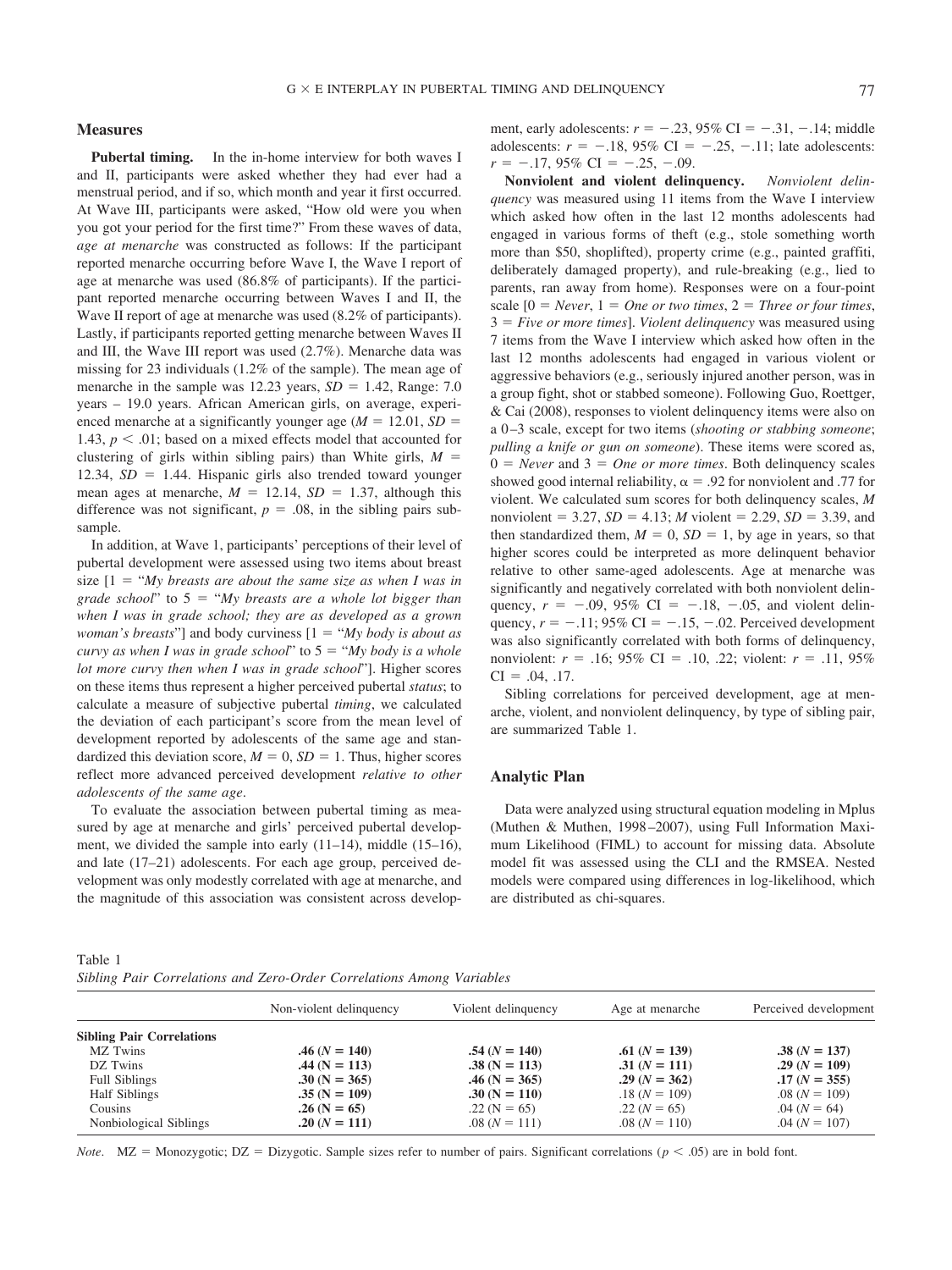

*Figure 1.* Bivariate twin model of age at menarche and nonviolent delinquency.

Data were analyzed in two steps. First, we fit bivariate twin models that tested whether the associations between pubertal timing, as measured by age at menarche and perceived development, and violent and nonviolent delinquency were due to environmental versus genetic pathways. An example of this model, for nonviolent delinquency, is shown in Figure 1. The twin model (see Neale & Cardon, 1992 for full details) typically decomposes variation in a given phenotype into three latent factors: variance due to additive genes (*A*), variance due to environmental influences that make twins and siblings similar to each other, also known as the shared environment (*C*), and variance due to environmental influences that make twins and siblings different from each other, also known as the nonshared environment, plus measurement error (*E*). The correlation between the additive genetic factors for the first and second sibling in each pair are fixed according to genetic theory: 1.0 for MZ twins, 0.5 for DZ twins and full siblings, 0.25 for half siblings, 0.125 for cousins, and 0 for nonbiologically related siblings.

Previous analyses of the Add Health data, which combined menarche and perceived development as indicators of a single construct, found that shared environmental influences on pubertal timing are negligible (Ge et al., 2007). Our reanalysis of the data found that shared environmental influences on menarche were nonsignificant and could be dropped from the model without loss of fit, *ACE* model:  $\chi^2 = 25.41$  (*df* = 26; *p* = .50); *AE* model:  $\chi^2$  = 26.98 (*df* = 27; *p* = .47);  $\Delta \chi^2 = 1.57$ ,  $\Delta df = 1$ , *p* = .21. In contrast, a model without additive genetic influences on menarche did fit significantly worse, *CE* model:  $\chi^2 = 59.14$  (*df* = 27, *p* < .01);  $\Delta \chi^2 = 33.7$ ,  $\Delta df = 1$ ,  $p < .01$ . Similarly, shared environmental influences on perceived development were also nonsignificant and could be dropped from the model without loss of fit, *ACE* model:  $\chi^2 = 25.95$  (*df* = 26; *p* = .47); *AE* model:  $\chi^2 = 26.32$ (*df* = 27; *p* = .50);  $\Delta \chi^2$  = .37,  $\Delta df$  = 1, *p* = .54, while a model without additive genetic influences on menarche did fit significantly worse, *CE* model:  $\chi^2 = 35.16$  (*df* = 27; *p* = .13);  $\Delta \chi^2 =$ 9.21,  $\Delta df = 1$ ,  $p < .001$ . Consequently, the models in the current paper only include genetic and nonshared environmental influences on each measure of pubertal timing.

In the first multivariate model, delinquency was regressed on the *A* and *E* factors of each measure of pubertal timing (parameters labeled  $b_A$  and  $b_E$ ). The regression on *A* tests whether higher involvement in delinquent behavior is predicted by genes related to pubertal timing. In contrast, the regression on *E* essentially compares the following within sibling pairs: Does the twin who has earlier pubertal timing than her co-twin also demonstrate higher delinquency?

Second, we fit bivariate interaction models that tested whether, after controlling for the genetic and environmental associations between pubertal timing and delinquency, early pubertal timing significantly moderated the residual genetic and environmental variance in delinquency. An example of this model, for menarche and nonviolent delinquency, is illustrated in Figure 2 (only one twin per pair shown). This model is identical in form to the bivariate twin model, described previously, except that the paths from the *A*, *C*, and *E* components of delinquency are moderated by pubertal timing (either age at menarche or perceived development). A significant interaction effect on path from the *E* component of delinquency would indicate that girls with early pubertal timing are more sensitive to environmental influences.

#### **Results**

## **Is the Association Between Early Pubertal Timing and Higher Delinquency Due to Genetic or Environmental Pathways?**

**Mean comparisons.** In order to illustrate the association between perceived development and delinquency, we first divided the sample into *higher* versus *lower* perceived pubertal development (based on a mean split), and calculated the mean levels of nonviolent and violent delinquency for each group. These mean comparisons are shown in Figure 3. The first set of bars in each plot (labeled *between families comparison*) shows the mean levels of delinquency for adolescents from sibling pairs where both adolescents had higher perceived development versus adolescents from sibling pairs where both adolescents had lower perceived development. These results are consistent with the extant literature on pubertal timing: On average, adolescents who perceive them-



*Figure 2.* Bivariate interaction model of age at menarche and nonviolent delinquency.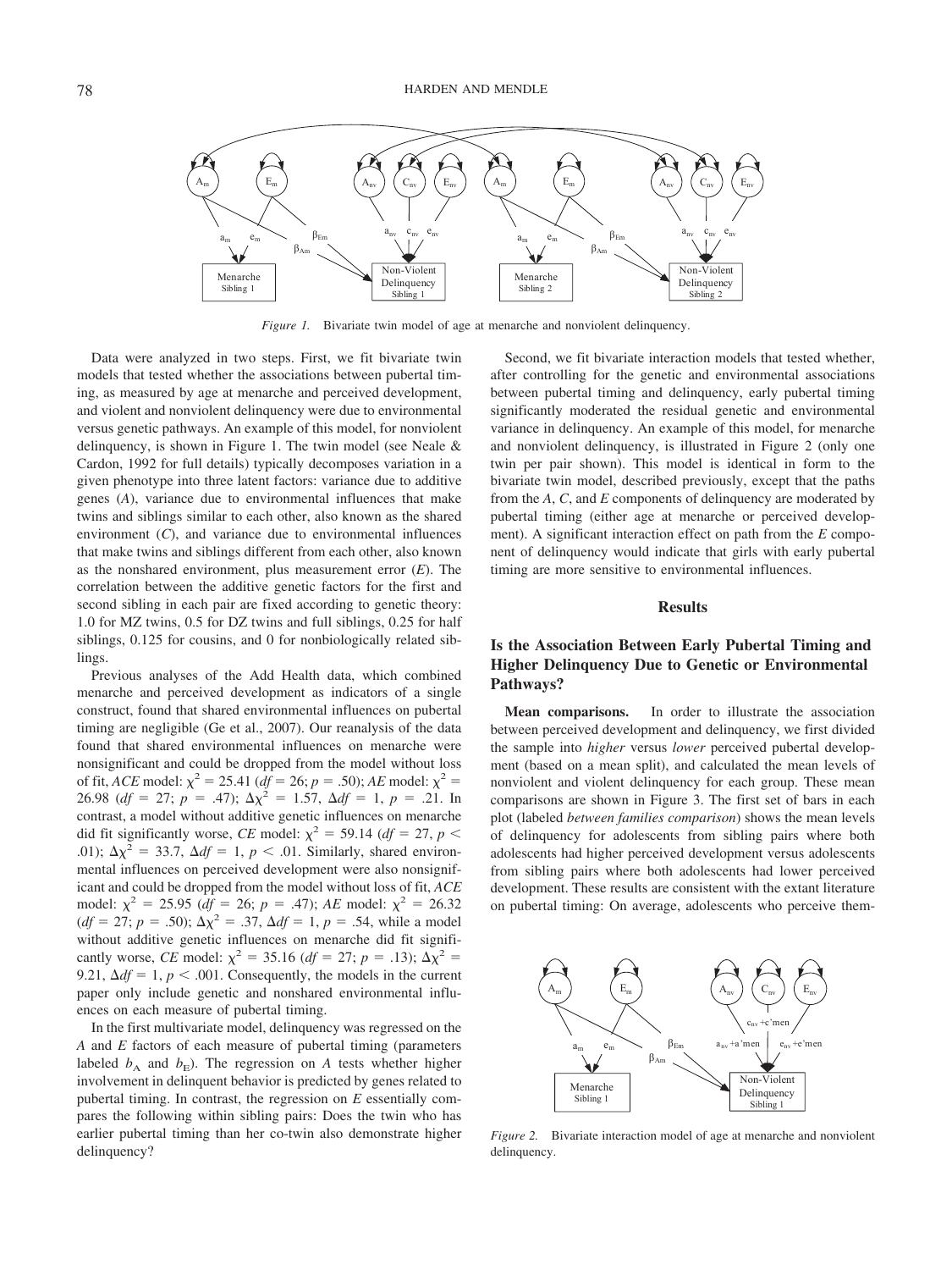

*Figure 3.* Between- and within-family means comparisons for girls with higher versus lower perceived development. *Note.* "Higher" versus "lower" perceived development categorized using a mean split.

selves to be more mature, relative to their peers' self-perceptions, show higher levels of both violent and nonviolent delinquency. The second set of bars in each plot (labeled *within family comparison*) shows the mean levels of delinquency for siblings who are discordant for perceived development. In contrast to the mean difference evident in the between-families comparison, siblings who differ in their perceived pubertal development do not appreciably differ in their involvement in violent or nonviolent delinquency. Because there is no shared environmental variance, this suggests that genetic factors shared by siblings may account for the association between perceived development and delinquency.

Next, we divided the sample into *earlier age at menarche* (less than 12 years old) and *later age at menarche* (12 years old or older) groups, $<sup>1</sup>$  and calculated a similar set of between-family and</sup> within-family comparisons (illustrated in Figure 4). Again, results from the between-family comparison were consistent with previous research on pubertal timing and delinquency: Girls with an earlier age at menarche demonstrated, on average, higher levels of delinquency. However, this association was sharply attenuated when comparing within sibling pairs who were discordant for earlier versus later age at menarche.

**Twin models.** Results from the bivariate twin models are summarized in Table 2. Overall, the fit of the bivariate models was fair to good (RMSEAs  $\leq 0.07$ ). Genetic influences accounted for approximately 41% of the variance in perceived development. Genetic influences for more advanced perceived development, in turn, significantly predicted higher levels of both nonviolent,  $b<sub>A</sub>$  = .237, and violent delinquency,  $b_A = .174$ . Similarly, genetic influences accounted for 61% of the variance in menarcheal age, and genes related to earlier age at menarche significantly predicted higher levels of nonviolent delinquency,  $b_A = -.109$ , but not violent delinquency. After controlling for these genetic associations, the environmental paths between perceived development and delinquency, and between age at menarche and delinquency, were not significant. Overall, results from the bivariate twin models suggest that biological differences in pubertal timing—rather than environmental mechanisms—are responsible for the main effects of pubertal timing on delinquency.

## **Does Early Pubertal Timing Result in Increased Sensitivity to Environmental Risks?**

Results from the best-fitting interaction models are summarized in Table 3. Across all models, a consistent pattern emerged for nonshared environmental influences to be stronger for girls with earlier pubertal timing. For models using perceived development, the *e*' parameters were significant and positive, .110 for nonviolent delinquency and .065 for violent delinquency, indicating that girls who rated their pubertal development as advanced relative to their peers were more sensitive to the nonshared environment. Similarly, for models using age at menarche, the *e*' parameters were significant and negative,  $-.093$  for nonviolent delinquency and .100 for violent delinquency, indicating that girls with earlier menarche were more sensitive to the nonshared environment.

For models of nonviolent delinquency, there were significant interactions between pubertal timing and genes, such that genetic effects were less influential for girls with higher perceived development,  $a' = -.082$ , and earlier ages at menarche,  $a' = .124$ . In addition, there was a significant interaction between age at men-

<sup>&</sup>lt;sup>1</sup> Previous research has used various cut-offs to define "early" pubertal maturation; we chose 12 years as the cut-off because it was close to the mean menarcheal age in the full sample, thus yielding groups of approximately equal size. This choice is consistent with classifications used by numerous previous studies (e.g., Caspi & Moffitt, 1991; Deardorff, Gonzales, Christopher, Roosa, & Millsap, 2005; Stattin & Magnusson, 1990). Ultimately, any dichotomization of menarche into "early" versus "late" is to some degree arbitrary. Therefore, our subsequent behavioral genetic analyses (main effects models and interaction models) examine both menarche and perceived development as continuous variables.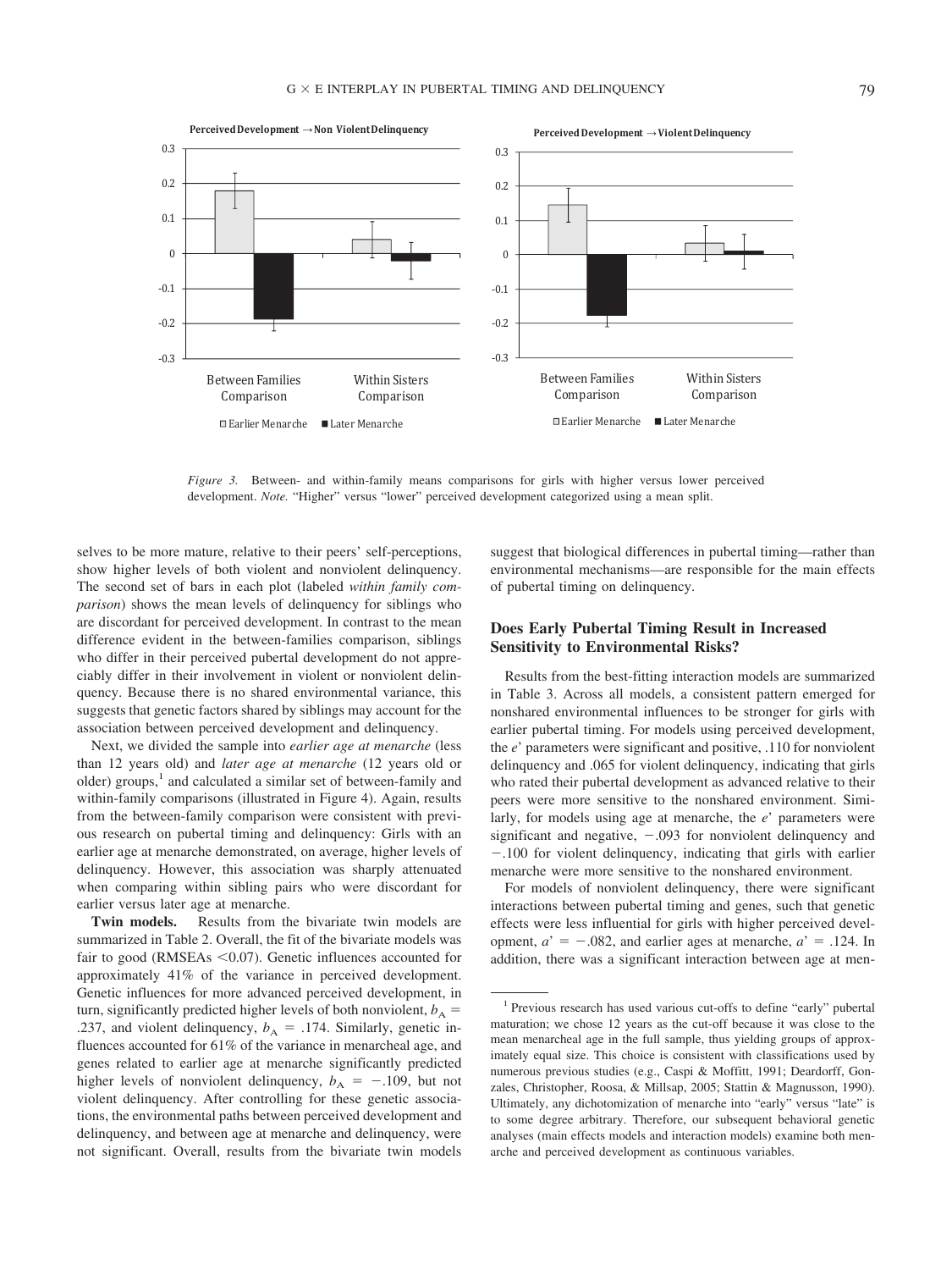

*Figure 4.* Between- and within-family means comparisons for girls with earlier versus later age at menarche. *Note.* "Earlier" age at menarche <12 years old; "Later" age at menarche  $\geq$ 12 years old.

arche and the shared environmental component of nonviolent delinquency, with higher shared environmental influences in girls with an early age at menarche,  $c' = -.115$ . A similar interaction with the shared environment was evident for perceived development,  $c' = .057$ ; although this parameter was not significantly different than zero, nested model comparisons indicated that this interaction could not be dropped from the model without a significant decrease in model fit,  $\Delta \chi^2 = 251.96$ ,  $p < .001$ . Overall, interaction models of nonviolent delinquency indicated that early maturing girls were more sensitive to shared and non-shared environmental influences, and less influenced by genes. Results from the full interaction models for nonviolent delinquency are illustrated in Figure 5.

For models of violent delinquency, the pattern of results for the genetic and shared environmental interactions was less clear. The interaction between perceived development and genes was not

significantly different than zero,  $a' = .024$ , although this parameter could not be dropped from the model without a significant loss in model fit,  $\Delta \chi^2 = 208.38$ ,  $p < .001$ . The interaction between perceived development and shared environment was also not significant, and nested model comparisons indicated that the *c'* parameter could be dropped from the model,  $\Delta \chi^2 = 0.12$ ,  $p = .73$ . The only clear result from the interaction model of perceived development and violent delinquency, then, was the significant *e'* parameter, indicating that early maturing girls were more sensitive to nonshared environmental influences. Results from the bestfitting interaction model (with *c'* fixed to zero) for perceived development and violent delinquency are illustrated in the left side of Figure 6. In contrast, for menarche and violent delinquency, both the genetic,  $a' = -.063$ , and shared environmental,  $c' =$ .115, interactions were significant, but in the opposite direction as observed for nonviolent delinquency. That is, genetic influences

## Table 2 *Parameters From Bivariate Twin Models of Pubertal Timing and Delinquency*

|                              | Model                               |                                    |                                 |                                |  |
|------------------------------|-------------------------------------|------------------------------------|---------------------------------|--------------------------------|--|
|                              | Perceived $\rightarrow$ Non-violent | Menarche $\rightarrow$ Non-violent | Perceived $\rightarrow$ Violent | Menarche $\rightarrow$ Violent |  |
| Indices of Model Fit.        |                                     |                                    |                                 |                                |  |
| $\chi^2$ (df, P)             | 111.73 (73, .002)                   | 105.80 (73, .007)                  | 118.78(73, < .001)              | 125.04 (73, .001)              |  |
| <b>RMSEA</b>                 | .059                                | .054                               | .064                            | .068                           |  |
| Variance in Pubertal Timing  |                                     |                                    |                                 |                                |  |
| Var(A)                       | $1.33(.20)^*$                       | $1.24$ $(.10)^*$                   | $1.33(.20)^*$                   | $1.24$ $(.10)^*$               |  |
| Var(E)                       | $1.93(0.18)^{*}$                    | $0.78(.08)^*$                      | $1.93(0.18)^{*}$                | $0.78(.08)^*$                  |  |
| <b>Regression Parameters</b> |                                     |                                    |                                 |                                |  |
| Genetic path $(b_A)$         | $.237(.063)^*$                      | $-.109(.043)^*$                    | $.174(.059)^*$                  | $-.036(.041)$                  |  |
| Environmental path $(bE)$    | $-.037(.033)$                       | .049(.054)                         | $-.045(.030)$                   | $-.017(.048)$                  |  |
| Variance in Delinquency      |                                     |                                    |                                 |                                |  |
| Var(A)                       | $.278(.098)^*$                      | $.323(.091)^*$                     | $.373(.076)^*$                  | $.409(.071)^*$                 |  |
| Var(C)                       | $.164(.053)^*$                      | $.181(.053)^*$                     | $.188(.048)^*$                  | $.193(.048)^*$                 |  |
| Var(E)                       | $.472(.051)^*$                      | $.473(.052)^*$                     | $.386(.039)^*$                  | $.389(.039)^*$                 |  |

*Note.* Standard errors are in parentheses.<br>
\* Parameter significantly different from zero at  $p < .05$ .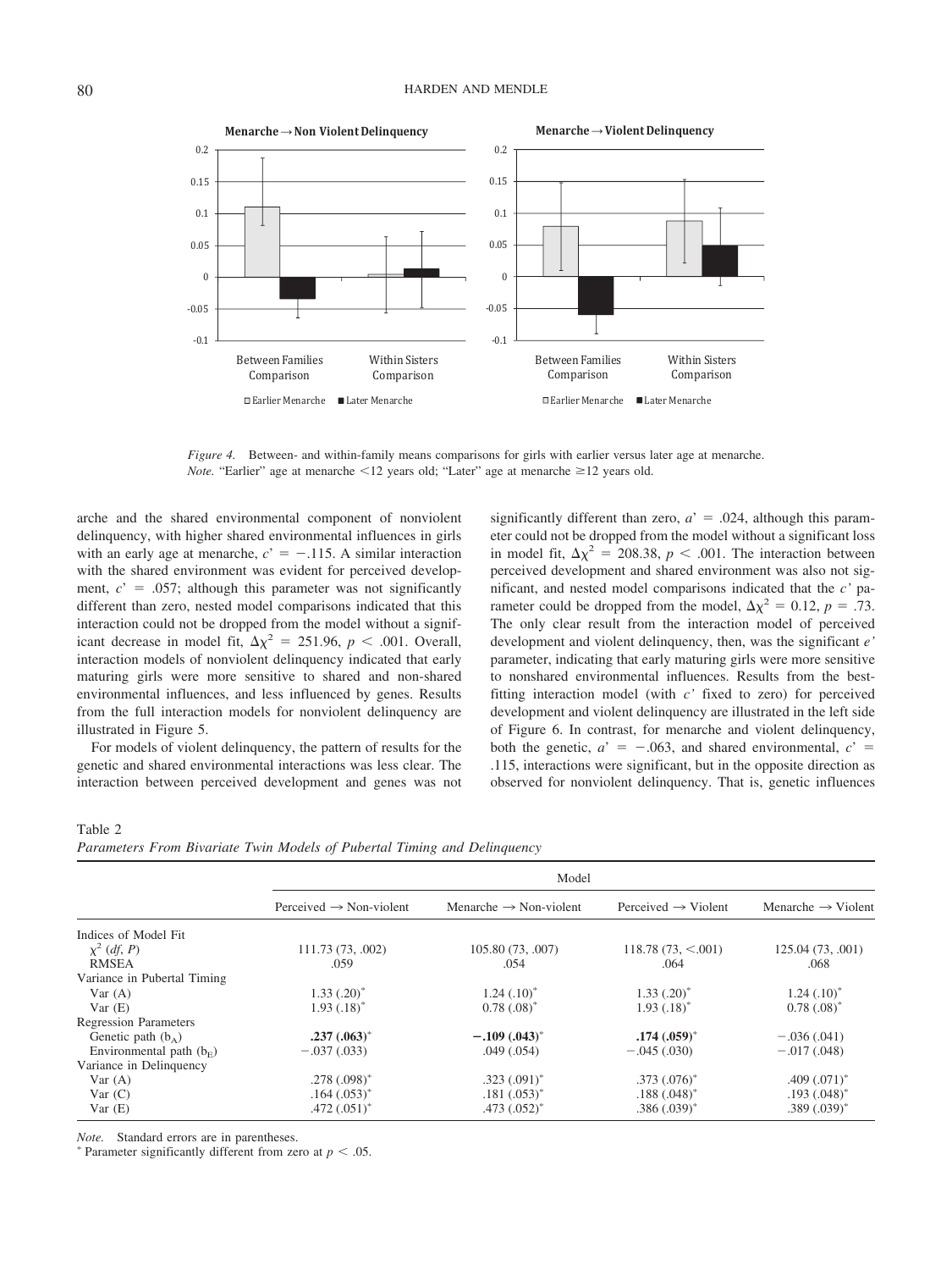|                                                          | Perceived $\rightarrow$ Non-violent | Menarche $\rightarrow$ Non-violent | Perceived $\rightarrow$<br>Violent | Menarche $\rightarrow$<br>Violent |
|----------------------------------------------------------|-------------------------------------|------------------------------------|------------------------------------|-----------------------------------|
| Full Model Fit (-2LL)                                    | 11734.15                            | 11181.84                           | 11693.26                           | 11138.5                           |
| <b>Regression Parameters</b>                             |                                     |                                    |                                    |                                   |
| Genetic path $(b_4)$                                     | $.232(.065)^*$                      | $-.093(.043)$                      | $.187 \times 0.061$ <sup>*</sup>   | $-.018(.039)$                     |
| Environmental path $(bE)$                                | $-.041(.034)$                       | .036(.054)                         | $-.055(.031)$                      | $-.026(.044)$                     |
| Variance in Delinquency                                  |                                     |                                    |                                    |                                   |
| Main effect of genes $(a_0)$                             | $.380(.160)^*$                      | $-1.140(.864)^{\dagger}$           | $.565(.071)^*$                     | $1.352(.382)^*$                   |
| Gene $\times$ puberty interaction ( <i>a</i> ')          | $-.082(.030)^*$                     | $0.124(.056)^*$                    | .024(.026)                         | $-.063(.030)^*$                   |
| Main effect of shared environment $(c_0)$                | $.455(.074)^*$                      | $1.877(.600)^*$                    | $.443(.055)^*$                     | $-.946(.334)^*$                   |
| Shared environment $\times$ puberty interaction (c')     | .057(.030)                          | $-.115(.054)^*$                    | $[0]^{++}$                         | $.115(.025)^{*}$                  |
| Main effect of non-shared environment $(e_0)$            | .713(.036)                          | $1.863(.226)^*$                    | $.636(.032)^*$                     | 1.846(.172)                       |
| Non-shared environment $\times$ puberty interaction (e') | $.110(.016)^*$                      | $-.093(.016)^*$                    | $.065(.019)^*$                     | $-.100(.013)^{4}$                 |

*Unstandardized Parameter Estimates From Best-Fitting Interaction Models of Pubertal Timing and Delinquency*

\* Parameter significantly different from zero at  $p < .05$ . <sup>†</sup> Variance in delinquency due to genes is calculated as  $(a_0 + a'$ menarche)<sup>2</sup>. Thus, within the observed range of menarcheal age  $(\pm 2 SDs)$  from mean  $\approx 9$  to 14 years), the genetic variance is positive. <sup>††</sup> Nested model comparisons indicated that this interaction parameter could be fixed to zero without significant loss of model fit.

were higher, and shared environmental influences were lower for early maturing girls. Results from the full interaction model for menarche and violent delinquency are illustrated in the right side of Figure 6.

Table 3

#### **Discussion**

Early pubertal timing puts girls at risk for a breadth of emotional and behavioral problems, including heightened involvement in delinquent behavior during adolescence and criminal behavior in adulthood. Because pubertal development involves an orchestrated set of changes across physiological, cognitive, and social domains, it has been challenging for researchers to identify the specific aspects of early pubertal timing that are most salient for delinquent behavior. Specifically, this study addressed the question of

whether genetic differences accounted for the increased delinquent behavior seen in early maturing girls. Using nationally representative data from over 900 adolescent sister pairs of varying degrees of genetic relatedness, our behavioral genetic analyses indicated that a common set of genes predisposed girls toward early pubertal maturation and resulted in elevated involvement in both nonviolent and violent forms of delinquency. This result was consistent across measures of pubertal timing, including both objective reports of menarcheal age and girls' self-reports of pubertal development. After accounting for these common genetic influences, there were no significant environmentally mediated paths between pubertal timing and delinquency. That is, sisters who differed in their pubertal timing did not significantly differ in their delinquency. Overall, our results challenge a purely socioenvironmental account



*Figure 5.* Additive genetic, shared environmental, and nonshared environmental influences on nonviolent delinquency are moderated by perceived development and age at menarche.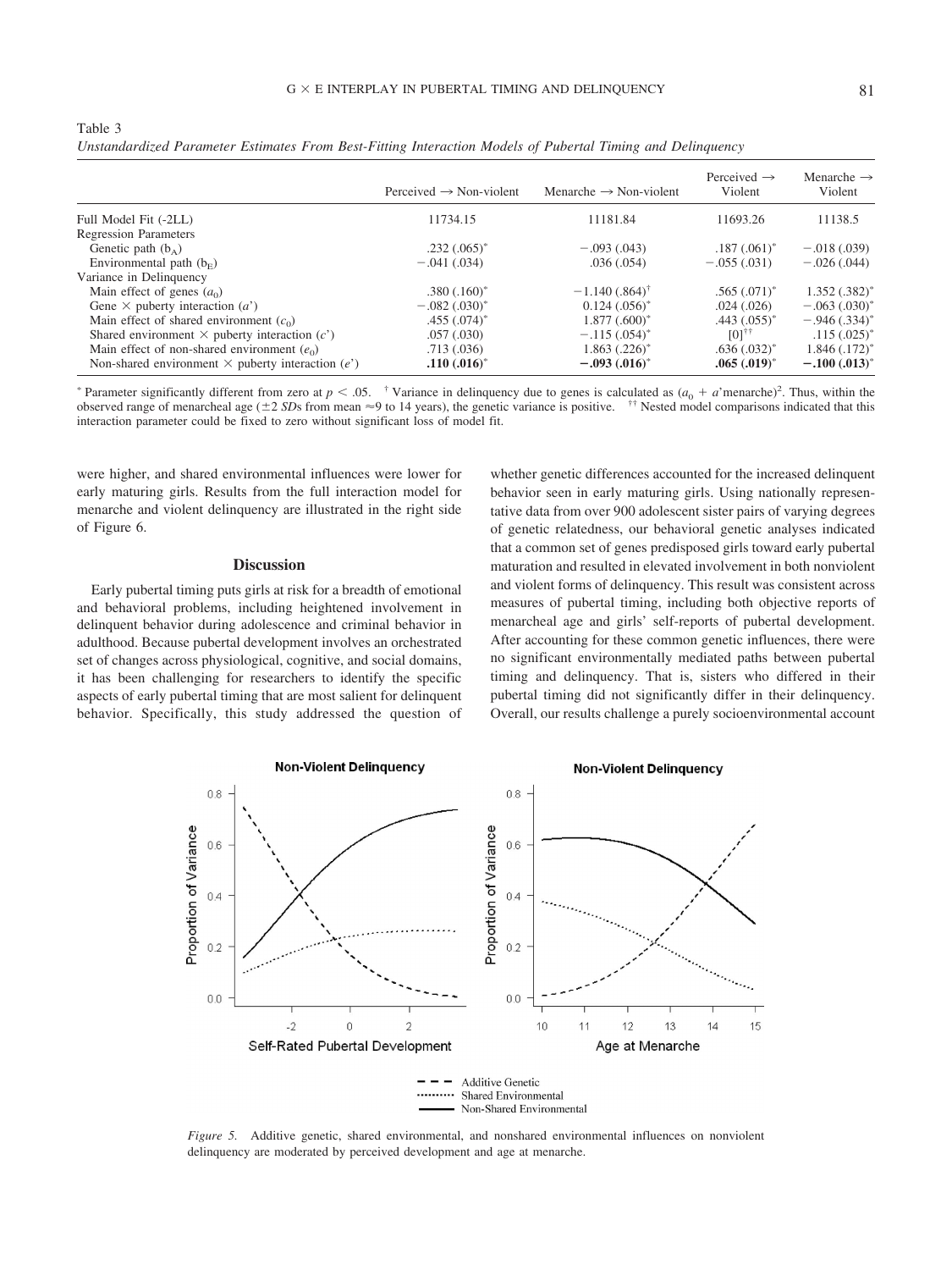

Non-Shared Environmental

*Figure 6.* Additive genetic, shared environmental, and nonshared environmental influences on violent delinquency are moderated by perceived development and age at menarche.

of why early maturing girls show increased involvement in delinquent behavior, and suggest that the genetic differences between early and late maturing girls hold more salience for their behavioral problems than environmental differences.

At the same time, results from our interaction models indicated that early pubertal timing moderated the residual genetic and environmental influences on delinquency. For both measures of pubertal timing, and for both violent and nonviolent forms of delinquency, the magnitude of nonshared environmental influence on delinquency was highest for early maturing girls. That is, after accounting for the main effects of pubertal timing on delinquency, there was greater *within*-family environmental variability in early maturing sister pairs than in later maturers. Thus, there are two pathways of influence between early pubertal timing and delinquency: Genetic factors related to early maturation directly influence delinquent behavior, and early maturation also increases sensitivity to other environmental influences on delinquency. The interaction between pubertal timing and nonshared environmental influence was more marked for nonviolent than for violent delinquent behavior. This is consistent with previous theoretical and empirical reports indicating that nonviolent forms of delinquent behavior are more substantially influenced by environmental risks, whereas violent delinquency is more consistent across contexts and across the life course (Burt, 2009; Burt & Neiderhiser, 2009; Eley et al., 1999, 2003; Loeber et al., 2009; Moffitt, 1993; Tackett et al., 2003; Tuvblad et al., 2005).

Although the behavior genetics models used in the current analyses are capable of discriminating between genetic and environmental pathways, identifying the specific genes responsible for the observed association remains an important question for future research. One possibility is the androgen receptor gene (*AR*). Comings et al. (2002) found that the short allele of the GGC repeat polymorphism was associated with both earlier menarche in girls and higher aggression and impulsivity in males. (Jorm, Christensen, Rodgers, Jacomb, and Easteal (2004) failed to replicate the association between *AR* and fathers' parenting behaviors, but did not present data regarding the association between *AR* and menarche.) It is important to note, however, that the effect sizes associated with individual genetic polymorphisms are typically very small, and no single gene is likely to account fully for the association between early pubertal timing and delinquency. Moreover, it is difficult to speculate about specific risk genotypes when the genetic origins of individual differences in pubertal timing remain largely unknown.

In addition to genetic main effects, we also found that early maturing girls were *more* sensitive to environmental influences. This may reflect the impact of early pubertal maturation on brain development. In particular, pubertal maturation is linked to changes in dopaminergic neural circuits involved in responsiveness to emotional and motivational stimuli (Blakemore et al., 2010; Forbes & Dahl, 2010; Kuhn et al., 2010), and pubertal timing has been shown to predict neural activity in the striatum and prefrontal cortex in response to rewards and social threats (Forbes, et al., in press; Forbes et al., 2010). These changes in responsiveness to rewards and emotions precede age-based neural changes in cortical structures that underlie behavioral inhibition and effortful control (Casey et al., 2008; Somerville et al., 2010; Steinberg, 2008). Thus, from a developmental neuroscience perspective, early maturing girls are expected to be particularly attuned to the rewards inherent in risky environmental situations, and this process may underlie the greater nonshared environmental influence evident in the current results.

Moreover, for nonviolent delinquent behavior, genetic factors independent of pubertal timing were *less* influential for early maturing girls. This result is consistent with previous research by Burt et al. (2006), which showed substantial heritability  $(>60\%)$ for conduct disorder symptoms in girls with on-time menarche, and very weak genetic influence  $\left($  < 10%) for girls with menarche prior to age 11. More broadly, the amplification of genetic variance among later maturing girls can be conceptualized in terms of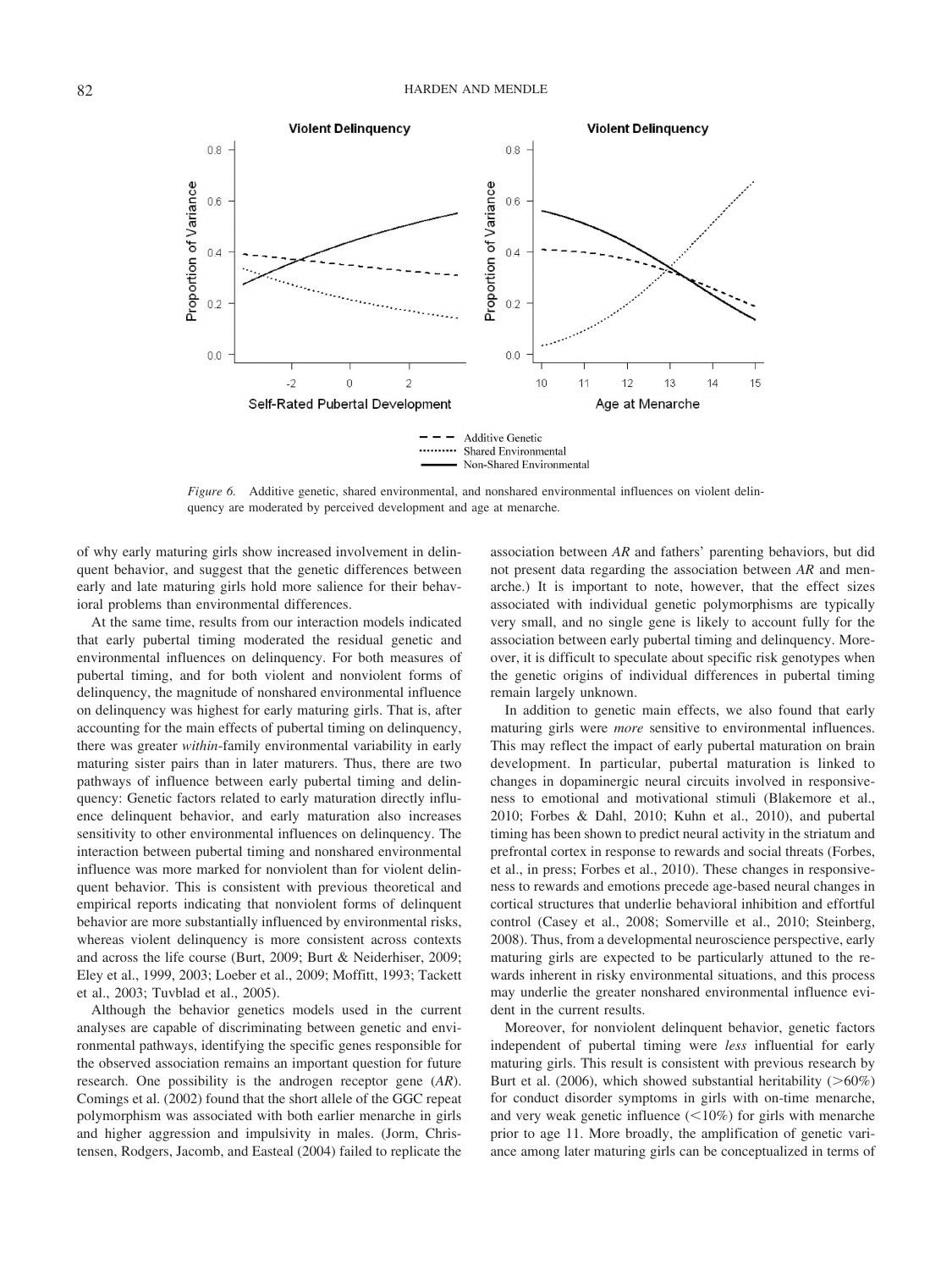the "social push" hypothesis (Raine & Venables, 1981): Biological vulnerabilities are more important when the environment is relatively benign, and they are less important in the presence of social stressors that predispose to antisocial behavior. For example, previous research has found that psychophysiological variables, such as low resting heart rate and reduced electrodermal conditioning, are stronger predictors of antisocial behavior among children with more advantaged and harmonious home environments (reviewed in Raine, 2002). Thus, among later maturing girls who do not experience the social challenges of early pubertal timing, genetic factors may be more important for differentiating who goes on to show delinquent behavior and who does not.

#### **Limitations and Future Directions**

The current study is limited by several features of the Add Health data, and it is worth considering the impact of those limitations on our results. First, Add Health participants were drawn from a broad age range at the initial assessment wave. To correct for this age heterogeneity, we have standardized all variables by age, consistent with previous analyses of pubertal timing variables in Add Health (Ge et al., 2007). Moreover, the mean age of participants (age 16 years) is older than is typical for studies of pubertal timing; indeed, given the mean menarcheal age is 12.2 years, the average participant was likely to be post-pubertal. Thus, the current analyses may have failed to detect environmentally mediated effects of pubertal timing that were specific to the early adolescent transition and that did not persist into mid-adolescence.

Second, the Add Health survey used an abbreviated selfreport measure of pubertal development. Dorn et al. (2006) have noted that agreement between different measurement modalities for pubertal timing (e.g., physician exam vs. self-report) is low to moderate; thus, a different pattern of results may have been evident if pubertal timing had been measured at an earlier chronological age or by a measurement strategy other than self-report. In addition, menarche occurs relatively late in the process of puberty; given that children also differ in their rate of pubertal change (*pubertal tempo*), menarcheal age may misrepresent the pubertal experiences of girls who begin puberty relatively early but mature relatively slowly (Mendle, Harden, Brooks-Gunn, & Graber, 2010). To our knowledge, no previous study has combined a genetically informative sample with repeated assessments of pubertal development by multiple modalities (e.g., self-report and physical exam). While such a design would, of course, be quite resource-intensive, it also holds potential to shed new light on the mechanisms by which early pubertal timing impacts girls' psychosocial development.

Third, the current data are silent regarding girls' history of behavior problems in childhood; thus, it remains unclear whether the impact of pubertal timing is consistent across childhood-versus-adolescent-onset trajectories of antisocial behavior. According to Moffitt's (1993, 2003) taxonomy of "adolescent-limited" versus "life-course persistent" antisocial behavior, individuals with a history of childhood behavioral problems that persist into adolescence (and subsequently into adulthood) are more likely to be characterized by a constellation of severe risk factors, including adverse family environments, genetic vulnerabilities, and neuropsychological deficits.

While some authors have argued that this trajectory is not applicable for females, given the low prevalence of female externalizing problems in childhood (e.g., D'Unger, Land, & McCall, 2002; Silverthorn & Frick, 1999; Silverthorn, Frick, & Reynolds, 2001), a review of longitudinal research on female antisocial behavior by Fontaine et al. (2009) concluded that a very small proportion of females (1–2% of the population) do show an "early starter" or "childhood-onset" trajectory of antisocial behavior. Given the rarity of this trajectory, and the community nature of the Add Health sample, the current results are probably descriptive of the more common, adolescentlimited trajectory of delinquency, which has been estimated to characterize up to 25% of adolescent girls (Fontaine et al., 2009). To our knowledge, however, no study has specifically examined whether the sequelae of early pubertal timing are moderated by history of childhood behavior problems; this is a fruitful question for future research.

Fourth, the Add Health study is characterized by a high degree of racial and ethnic diversity within a genetically informed sample. In contrast, virtually all of the previous genetically informed research on pubertal timing and its effects on psychopathology have been conducted using highly homogenous samples of Northern Europeans (e.g., Dick, Rose, Viken, & Kaprio, 2000) or European Americans (e.g., Burt et al., 2006; Culbert, Burt, McGue, Iacono, & Klump, 2009). Thus one major contribution of the current study is its representation of African American, Hispanic/Latina, and Asian American girls in behavioral genetic research. At the same time, the number of sibling pairs in Add Health was too small to conduct analyses (particularly tests of  $G \times$ E interaction) separately by race/ethnicity and still maintain adequate power. Although some authors have found that the developmental correlates of early pubertal timing differ across race/ ethnic groups (e.g., Cavanagh, 2004), Lynne et al. (2007) reported that early maturation predicts delinquent and aggressive behavior in Hispanic/Latina and African American adolescents, as well as in White adolescents. Currently, it remains unknown whether environmental mechanisms are more or less important in racial and ethnic minorities.

Finally, the Add Health study does not include measures of relational aggression (i.e., behavior that is intended to harm others through damaging their peer relationships or social standing; Crick & Grotpeter, 1995), but instead focuses on only overt or physical manifestations of aggressive behavior. Girls are increasingly more likely to engage in relational aggression, relative to boys, as they transition from childhood to adolescence (Archer, 2004), and this increase may be linked to pubertal development. Very few studies have examined whether relational forms of aggression are also more prevalent in early maturing girls. However, the little extant research on this topic has found that both pubertal stage and early pubertal timing are associated with higher relational aggression, particularly for girls who experienced less positive parenting (Hemphill et al., 2010; Mrug et al., 2008). The only behavior genetic study of relational aggression in adolescents found that, like physical aggression, it is substantially heritable (Tackett, Waldman, & Lahey, 2009), but it remains unclear whether the mechanisms underlying the association between pubertal timing and relational aggression are the same as other forms of antisocial behavior.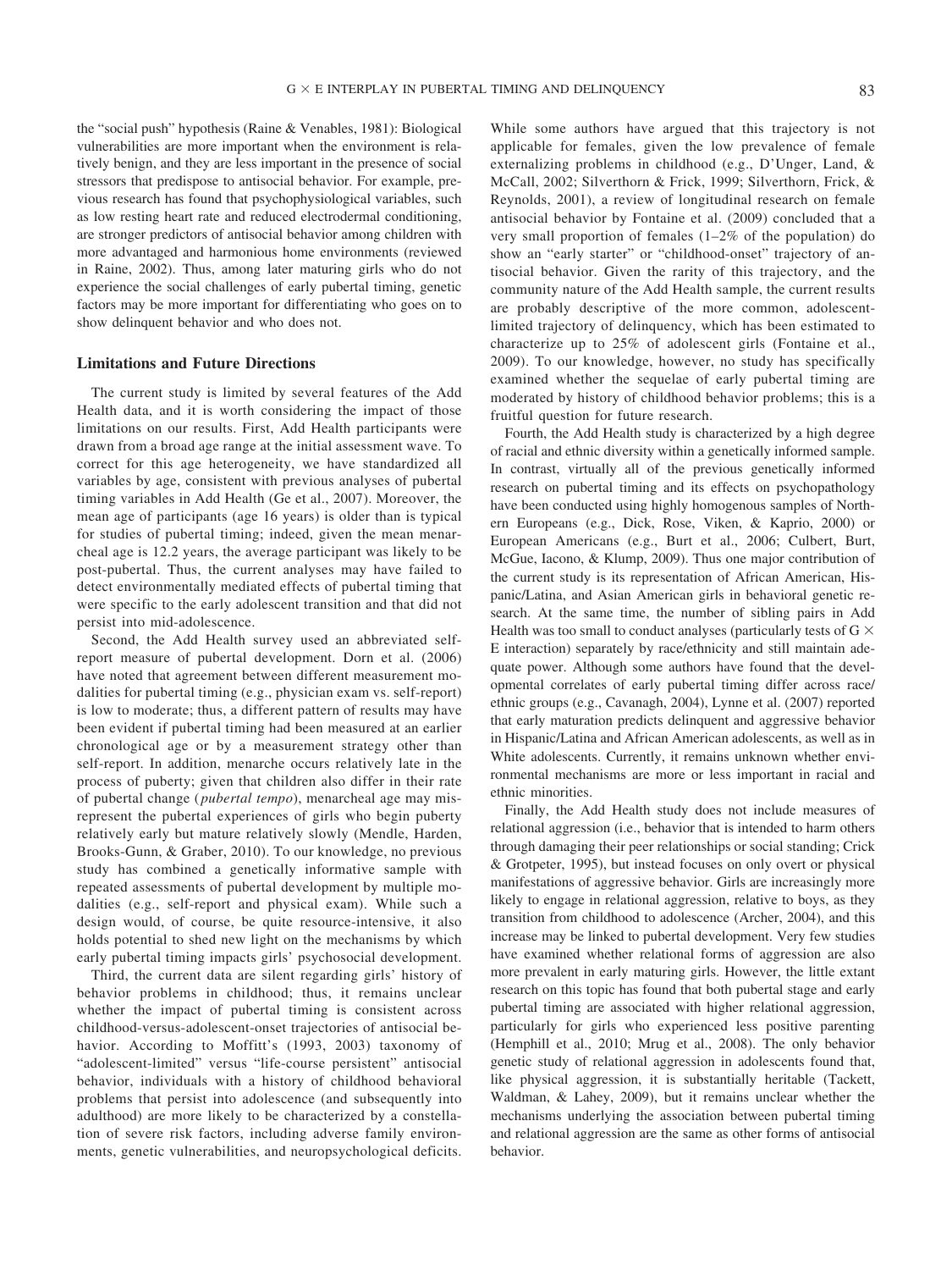#### **Conclusions**

Overall, this study provides evidence for a complex interplay between genetic and environmental risk in the association between early pubertal timing and adolescent girls' involvement in violent and nonviolent delinquent behavior. Genes predisposing girls to earlier pubertal timing also increased vulnerability to delinquent behavior, and this common set of genetic influences entirely accounted for the main effect of pubertal timing. In addition, nonshared environmental influences were stronger for early maturing girls, whereas genetic influences were weaker (for nonviolent delinquency). Effects were generally consistent across measures of pubertal timing (menarcheal age vs. self-reported development). Future research is necessary to identify specific risk genotypes that underlie the common genetic influences, and to determine the mechanisms underlying early maturing girls' greater sensitivity to environmental influences on delinquency.

#### **References**

- Achenbach, T. M. (1991). *Integrative guide for the 1991 CBCL/4-18, YSR, and TRF profiles.* Burlington, VT: University of Vermont, Department of Psychiatry.
- Achenbach, T. M. (1991). *Manual for the Child Behavior Checklist and 1991 Profile.* Burlington, VT: University of Vermont, Department of Psychiatry.
- Archer, J. (2004). Sex differences in aggression in real-world settings: A meta-analytic review. *Review of General Psychology, 8,* 291–322.
- Arsenault, L., Moffitt, T. E., Caspi, A., Taylor, A., Rijsdijk, F. V., Jaffee, S. R., Ablow, J. C., & Measelle, J. R. (2003). Strong genetic effects on cross-situational antisocial behaviour among 5-year old children according to mothers, teachers, examiner-observers, and twins' self-reports. *Journal of Child Psychology and Psychiatry, 44,* 832– 848.
- Barker, E. D., Larsson, H., Viding, E., Maughan, B., Rijsdijk, F., Fontaine, N., & Plomin, R. (2009). Common genetic but specific environmental influences for aggressive and deceitful behaviors in preadolescent males. *Journal of Psychopathology & Behavioral Assessment, 31,* 299 –308.
- Barker, E. D., Seguin, J. R., White, H. R., Bates, M. E., Lacourse, E., Carbonneau, R., & Tremblay, R. E. (2007). Developmental trajectories of male physical violence and theft. *Archives of General Psychiatry, 64,* 592–599.
- Bean, J. A., Leeper, J. D., Wallace, R. B., Sherman, B. M., & Jagger, H. (1979). Variations in the reporting of menstrual histories. *American Journal of Epidemiology, 109,* 181–185.
- Belsky, J., Steinberg, L. S., Houts, R. M., Friedman, S. F., DeHart, G., Roisman, G. I., and the NICHD Early Child Care Research Network. (2007). Family rearing antecedents of pubertal timing. *Child Development, 78,* 1302–1321.
- Belsky, J., Steinberg, L., & Draper, P. (1991). Childhood experience, interpersonal development, and reproductive strategy: An evolutionary theory of socialization. *Child Development*, 62, 647-670.
- Bergevin, T. A., Bukowski, W. M., & Karavasilis, L. (2003). Child sexual abuse and pubertal timing: Implications for long-term psychosocial adjustment. In C. Hayward (Ed.), *Gender Differences at Puberty* (pp. 187–216). Cambridge, England: Cambridge University Press.
- Biehl, M. C., Natsuaki, M. N., & Ge, X. (2007). The influence of pubertal timing on alcohol use and heavy drinking trajectories. *Journal of Youth and Adolescence, 36,* 153–167.
- Blakemore, S. J., Burnett, S., & Dahl, R. E. (2010). The role of puberty in the developing adolescent brain. *Human Brain Mapping, 31,* 926 –933.
- Brooks-Gunn, J., Attie, I., Burrow, C., Rosso, J., & Warren, M. (1989). The impact of puberty on eating concerns in athletic and non-athletic contexts. *Journal of Early Adolescence, 9,* 269 –290.
- Brooks-Gunn, J., & Warren, M. P. (1985). The effects of delayed menarche in different contexts: Dance and non-dance students. *Journal of Youth and Adolescence, 14,* 285-300.
- Brunner, H. G., Nelen, M., Breakefield, X. O., Ropers, H. H., & van Oost, B. A. (1993). Abnormal behavior associated with a point mutation in the structural gene for monoamine oxidase A. *Science, 262,* 578 –580.
- Burt, S. A. (2009). Are there meaningful etiological differences within antisocial behavior? *Clinical Psychology Review, 29,* 163–178.
- Burt, S. A., McGue, M., DeMarte, J. A., Krueger, R. F., & Iacono, W. G. (2006). Timing of menarche and the origins of conduct disorder. *Archives of General Psychiatry, 63,* 890 – 896.
- Burt, S. A., & Neiderhiser, J. M. (2009). Aggressive versus nonaggressive antisocial behavior: Distinctive etiological moderation by age. *Developmental Psychology, 45,* 1164 –1176.
- Casey, B. J., Getz, S., & Galvan, A. (2008). The adolescent brain. *Developmental Review, 28,* 62–77.
- Casey, V. A., Dwyer, J., Colman, K. A., Krall, E. A., Gardner, J., & Valadian, I. (1991). Accuracy of recall by middle-aged participants in a longitudinal study of their body size and indices of maturation earlier in life. *Annals of Human Biology, 18,* 155–166.
- Caspi, A., Lynam, D., Moffitt, T. E., & Silva, P. A. (1993). Unraveling girls' delinquency: Biological, dispositional, and contextual contributions to adolescent misbehavior. *Developmental Psychology, 32,* 631– 635.
- Caspi, A., & Moffitt, T. E. (1991). Individual differences are accentuated during periods of social change: The sample case of girls at puberty. *Journal of Personality and Social Psychology, 61,* 157–168.
- Cavanagh, S. E. (2004). Sexual debut of girls in early adolescence: The intersection of race, pubertal timing, and friendship group characteristics. *Journal of Research on Adolescence, 14,* 285–312.
- Comings, D. E., Muhleman, D., Johnson, J. P., & MacMurray, J. P. (2002). Parent-daughter transmission of the androgen receptor gene as an explanation of the effect of father absence on age at menarche. *Child Development, 73,* 1046 –1051.
- Crick, N. R., & Grotpeter, J. K. (1995). Relational aggression, gender, and social-psychological adjustment. *Child Development, 66,* 710 –722.
- Culbert, K. M., Burt, S. A., McGue, M., Iacono, W. G., & Klump, K. L. (2009). Puberty and the genetic diathesis of disordered eating attitudes and behaviors. *Journal of Abnormal Psychology, 118,* 788 –796.
- Davridge, K. M., Atkinson, L., Douglas, L., Lee, V., Shapiro, S., Kennedy, J. L., & Beitchman, J. H. (2004). Association of the serotonin transporter and 5-HT<sub>1Dbeta</sub> receptor genes with extreme, persistent and pervasive aggressive behaviour in children. *Psychiatric Genetics, 14,* 143–146.
- Decety, J., Michalska, K. J., Akitsuki, Y., & Lahey, B. B. (2009). Atypical empathic responses in adolescents with aggressive conduct disorder: A functional MRI investigation. *Biological Psychology, 80,* 773– 834.
- Deardorff, J., Gonzales, N. A., Christopher, F. S., Roosa, M. W., & Millsap, R. E. (2005). Early puberty and adolescent pregnancy: The influence of alcohol use. *Pediatrics, 116,* 1451–1456.
- Déry, M., Toupin, J., Pauzé, R., Mercier, H., & Fortin, L. (1999). Neuropsychological characteristics of adolescents with conduct disorder: Association with attention-deficit-hyperactivity and aggression. *Journal of Abnormal Child Psychology, 27,* 225–236.
- Dick, D. M., Rose, R. J., Viken, R. J., & Kaprio, J. (2000). Pubertal timing and substance use: Association between and within families across late adolescence. *Developmental Psychology, 36,* 180 –189.
- Dorn, L. D., Dahl, R. E., Woodward, H. R., & Biro, F. (2006). Defining the boundaries of early Adolescence: A user's guide to assessing pubertal status and pubertal timing in research with adolescents. *Applied Developmental Science, 10,* 30 –56.
- Doughty, D., & Rodgers, J. L. (2000). Behavior genetic modeling of menarche in U.S. females. In J. L. Rodgers, D. C. Rowe, & W. B. Miller (Eds.), *Genetic influences on human fertility andsexuality: Theoretical*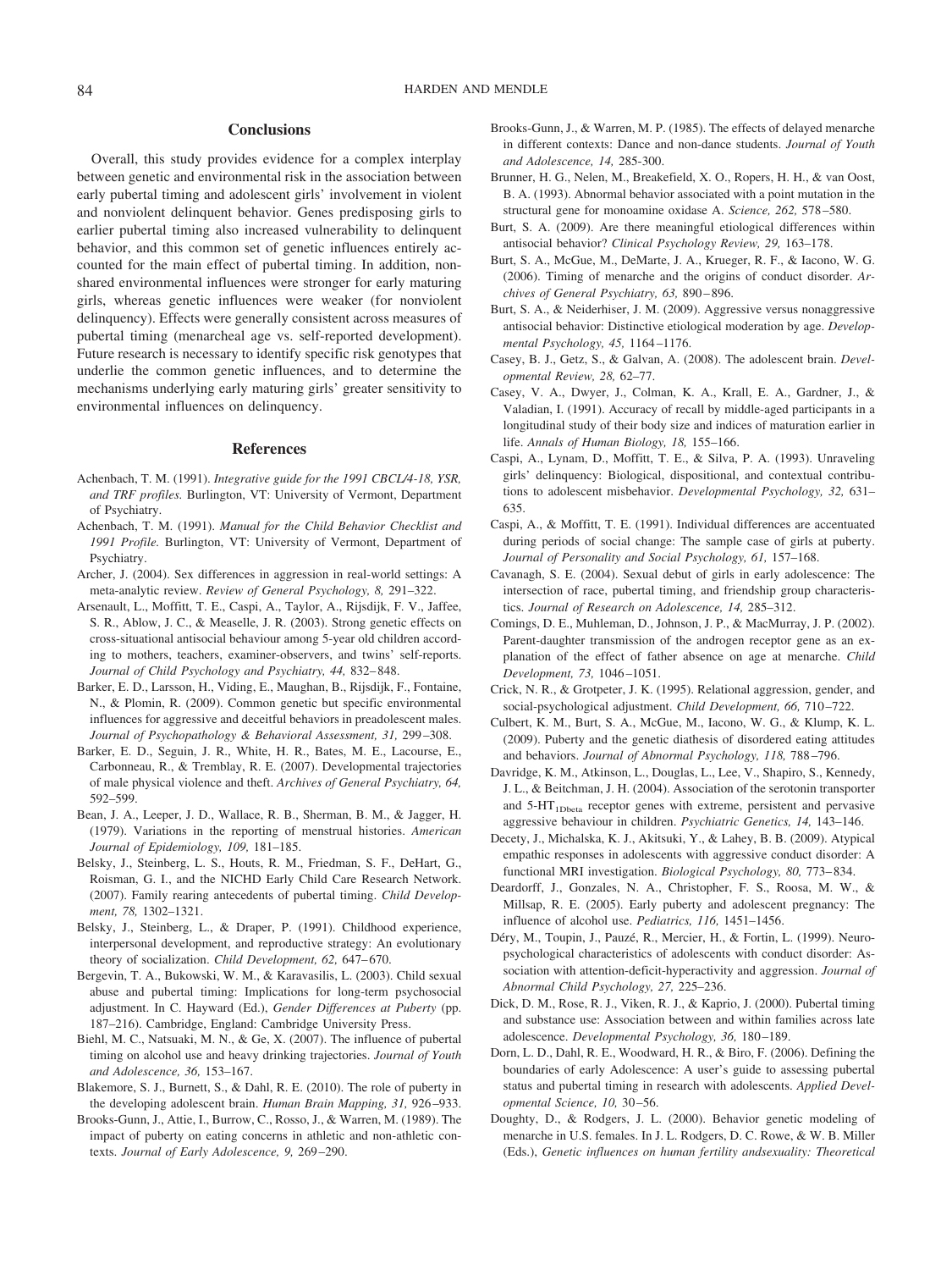*and empirical contributions from the biological and behavioral sciences* (pp. 169 –182)*.* Boston: Kluwer.

- D'Onofrio, B. M., Slutske, W. S., Turkheimer, E., Emery, R. E., Harden, K. P., Heath, A. C., Madden, P. A. F., & Martin, N. G. (2007). The intergenerational transmission of childhood conduct problems: A children of twins study. *Archives of General Psychiatry, 64, 820-829*.
- D'Unger, A. V., Land, K. C., & McCall, P. L. (2002). Sex differences in age patterns of delinquent/criminal careers: Results from Poisson latent class analyses of the Philadelphia cohort study. *Journal of Quantitative Criminology, 18,* 349 –375.
- Eley, T. C., Lichtenstein, P., & Moffitt, T. E. (2003). A longitudinal behavioral genetic analysis of the etiology of aggressive and nonaggressive antisocial behavior. *Development and Psychopathology, 15,* 383– 402.
- Eley, T. C., Lichtenstein, P., & Stevenson, J. (1999). Sex differences in the etiology of aggressive and nonaggressive antisocial behavior: Results from two twin studies. *Child Development, 70,* 155–168.
- Ellis, B. J. (2004). Timing of pubertal maturation in girls: An integrated life history approach. *Psychological Bulletin, 130,* 920 –958.
- Federal Bureau of Investigation. (2004). *Crime in the United States 2004.* Washington, DC: Author. Retrieved from: Http://www2.fbi.gov/ucr/ cius\_04/documents/ CIUS2004.pdf
- Flannery, D. J., Rowe, D. C., & Gulley, B. L. (1993). Impact of pubertal status, timing, andage on adolescent sexual experience and delinquency. *Journal of Adolescent Research, 8, 21–40.*
- Flory, J. D., Xu, K., New, A. S., Finch, T., Goldman, D., & Siever, L. J. (2007). Irritable assault and variation in the COMT gene. *Psychiatric Genetics, 17,* 344 –346.
- Fontaine, N., Carbonneau, R., Vitaro, F., Barker, E. D., & Tremblay, R. E. (2009). Research review: A critical review of studies on the developmental trajectories of antisocial behavior in females. *Journal of Child Psychology and Psychiatry, 50,* 363–385.
- Forbes, E. E., & Dahl, R. E. (2010). Pubertal development and behavior: Hormonal activation of social and motivational tendencies. *Brain and Cognition, 72,* 66 –72.
- Forbes, E. E., Phillips, M. L., Ryan, N. D., & Dahl, R. E. (In press). Neural systems of social threat processing in adolescents: Influence of pubertal maturaion and relation to real-world negative affect and depressive symptoms. *Developmental Neuropsychology.*
- Forbes, E. E., Ryan, N. D., Phillips, M. L., Manuck, S. B., Worthman, C. M., Moyles, D. L., Tarr, J. A., Sciarillo, S. R., & Dahl, R. E. (2010). Puberty, neural response to reward, and health adolescents' positive affect in natural environments. *Journal of the American Academy of Child and Adolescent Psychiatry, 49,* 162–172.
- Ge, X., Brody, G. H., Conger, R. D., & Simons, R. L. (2006). Pubertal maturation and African American children's internalizing and externalizing symptoms. *Journal of Youth and Adolescence, 35,* 531–540.
- Ge, X., Brody, G. H., Conger, R. D., Simons, R. L., & Murry, V. M. (2002). Contextual amplification of pubertal transition effects on deviant peer affiliation and externalizing behavior among African American children. *Developmental Psychol*ogy, *38,* 42–54.
- Ge, X., & Natsuaki, M. N. (2009). In search of explanations of early pubertal timing effects on developmental psychopathology. *Current Directions in Psychological Science, 18,* 327–331.
- Ge, X., Natsuaki, M. N., Neiderhiser, J. M., & Reiss, D. (2007). Genetic and environmental influences on pubertal timing: Results from two national sibling studies. *Journal of Research on Adolescence, 17,* 767– 788.
- Graber, J. A., Lewinsohn, P. M., Seeley, J. R., & Brooks-Gunn, J. (1997). Is psychopathology associated with the timing of pubertal development? *Journal of the American Academy of Child and Adolescent Psychiatry, 36,* 1768 –1776.
- Graber, J. A., Seeley, J. R., Brooks-Gunn, J., & Lewinsohn, P. M. (2004). Is pubertal timing associated with psychopathology in young adulthood?

*Journal of the American Academy of Child and Adolescent Psychiatry, 43,* 718 –726.

- Guo, G., Roettger, M. E., & Cai, T. (2008). The integration of genetic propensities into social-control models of delinquency and violence among male youths. *American Sociological Review, 73,* 543–568.
- Harden, K. P., Hill, J. E., Emery, R. E., & Turkheimer, E. (2008). Gene-environment correlation and interaction in peer effects on adolescent alcohol and tobacco use. *Behavior Genetics, 38,* 339 –347.
- Harden, K. P., Lynch, S. K., Turkheimer, E., Emery, R. E., D'Onofrio, B. M., Slutske, W., Waldron, M., Heath, A. C., Statham, D. J., & Martin, N. G. (2007). A behavior genetic investigation of adolescent motherhood and offspring mental health problems. *Journal of Abnormal Psychology, 116,* 667– 683.
- Harden, K. P., Mendle, J. E., Hill, J. E., Turkheimer, E., & Emery, R. E. (2008). Rethinking timing of first sex and delinquency. *Journal of Youth and Adolescence, 37,* 373–385.
- Harden, K. P., Turkheimer, E., & Loehlin, J. C. (2007). Genotype by environment interaction in adolescents' cognitive aptitude. *Behavior Genetics, 37,* 273–283.
- Haynie, D. (2003). Context of risk? Explaining the link between girls' pubertal development andtheir delinquency involvement. *Social Forces, 82,* 355–397.
- Hemphill, S. A., Kotevski, A., Herrenkohl, T. I., Toumbourou, J. W., Carlin, J. B., Catalano, R. F., & Patton, G. C. (2010). Pubertal stage and the prevalence of violence and social/relational aggression. *Pediatrics, 126,* 298 –305.
- Jorm, A. F., Christensen, H., Rodgers, B., Jacomb, P. A., & Easteal, S. (2004). Association of adverse childhood experiences, age of menarche, and adult reproductive behavior: Does the androgen receptor gene play a role? *American Journal of Medical Genetics, 125*B, 105–11.
- Kaltiala-Heino, R., Marttunen, M., Rantanen, P., & Rimpela, M. (2003). Early puberty is associated with mental health problems in middle adolescence. *Social Science and Medicine, 57,* 1055–1064.
- Kuhn, C., Johnson, M., Thomae, A., Luo, B., Simon, S. A., Zhou, G., & Walker, Q. D. (2010). The emergence of gonadal hormone influence on dopaminergic function during puberty. *Hormones and Behavior, 58,* 122–137.
- Loeber, R., Burke, J. D., & Pardini, D. A. (2009). Development and etiology of disruptive and delinquent behavior. *Annual Review of Clinical Psychology, 5,* 291–310.
- Loehlin, J. C., & Nichols, R. C. (1976). *Heredity, environment, and personality: A study of 850 sets of twins.* Austin, TX: University of Texas Press.
- Lynne, S. D., Graber, J. A., Nichols, T. R., Brooks-Gunn, J., & Bolvin, G. J. (2007). Links between pubertal timing, peer influences, and externalizing behaviors among urban students followed through middle school. *Journal of Adolescent Health, 40,* 181.e7–181.e13.
- Magnusson, D., Stattin, H., & Allen, V. L. (1985). Biological maturation and social development: A longitudinal study of some adjustment processes from midadolescence to adulthood. *Journal of Youth and Adolescence, 14,* 267–283.
- Martin, C. A., Kelly, T. H., Rayens, M. K., Brogli, B. R., Brenzel, A., Smith, W. J., et al. (2002). Sensation seeking, puberty, and nicotine, alcohol, and marijuana use in adolescence. *Journal of the American Academy of Child and Adolescent Psychiatry, 41,* 1495–1502.
- Martin, C. A., Logan, T. K., Leukefeld, C., Milich, R., Omar, H., & Clayton, R. (2001). Adolescent and young adult substance use: Associations with sensation-seeking, self-esteem, and retrospective report of early pubertal onset. A preliminary examination. *International Journal of Adolescent Medicine and Health, 13,* 211–219.

Maughan, B., & Rutter, M. (2001). Antisocial children grown up. In J. Hill, J. & B. Maughan (Eds.) *Conduct disorders in childhood and adoles-*

*cence* (pp. 507–552)*.* Cambridge, England: Cambridge University Press. Mendle, J., Harden, K. P., Brooks-Gunn, J., & Graber, J. A. (2010).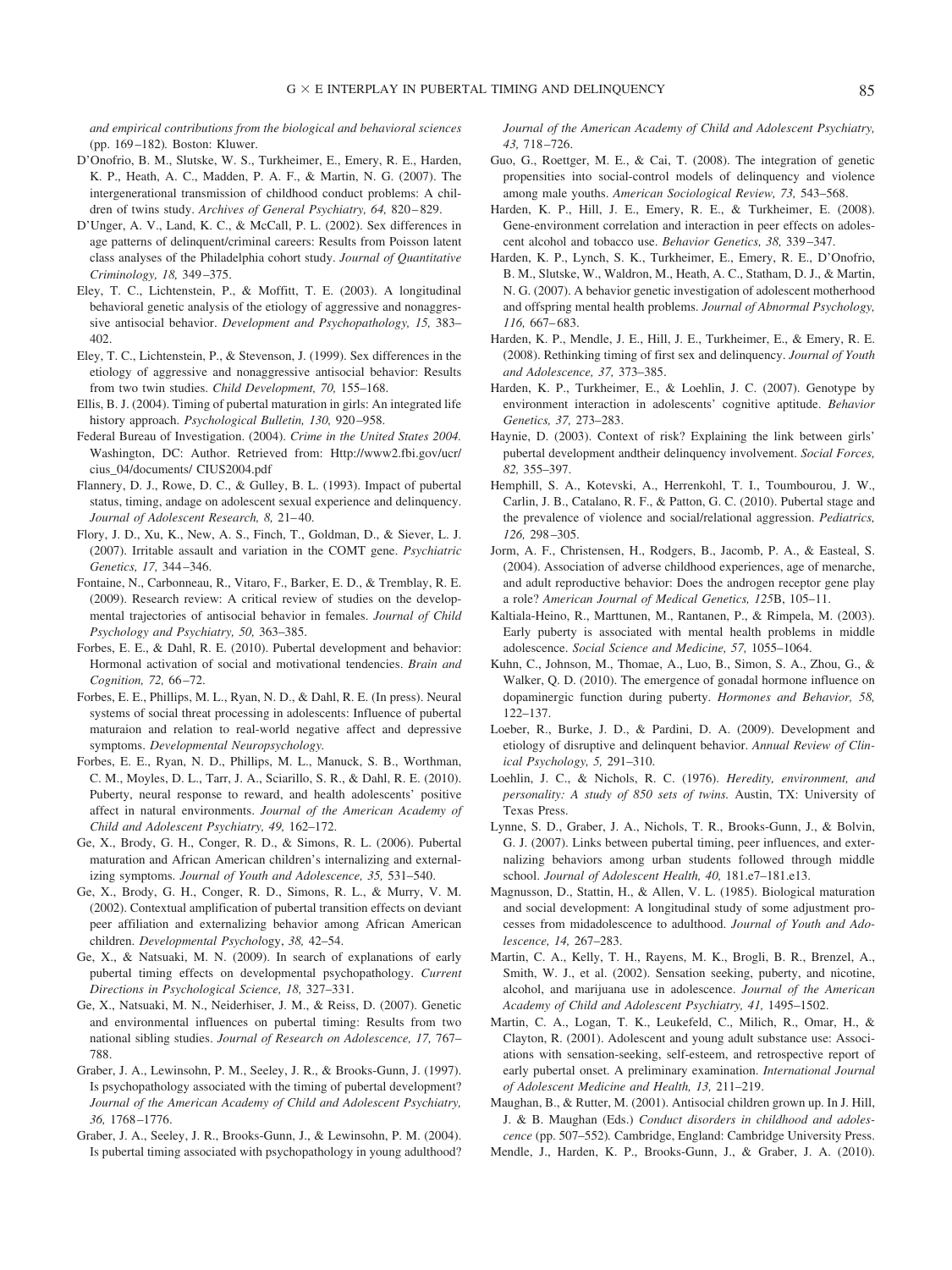Development's tortoise and hare: Pubertal timing, pubertal tempo, and depressive symptoms in boys and girls. *Developmental Psychology, 46,* 1341–1353.

- Mendle, J., Harden, K. P., Turkheimer, E., Van Hulle, C. A., D'Onofrio, B. M., Brooks-Gunn, J., Rodgers, J. L., Emery, R. E., & Lahey, B. B. (2009). Associations between father absence and age at first sexual intercourse. *Child Development, 80,* 1463–1480.
- Mendle, J., Turkheimer, E., D'Onofrio, B. M., Lynch, S. K., Emery, R. E., Slutske, W. S., & Martin, N. G. (2006). Family structure and age at menarche: A children-of-twins approach. *Developmental Psychology, 42,* 533–542.
- Mendle, J., Turkheimer, E., & Emery, R. E. (2007). Detrimental psychological outcomes associated with early pubertal timing in adolescent girls. *Developmental Review, 27,* 151–171.
- Meyer, J. M., Eaves, L. J., Heath, A. C., & Martin, N. G. (1991). Estimating genetic influences on the age-at-menarche: A survival analysis approach. *American Journal of Medical Genetics, 39,* 148 –154.
- Meyer-Lindenberg, A., Buckholtz, J. W., Kolachana, B. R., Hariri, A., Pezawas, L., Blasi, G., . . . Weinberger, D. R. (2006). Neural mechanisms of genetic risk for impulsivity and violence in humans. *Proceedings of the National Academy of Science, 103,* 6269 – 6274.
- Michael, A., & Eccles, J. (2003). When coming of age means coming undone: Links between puberty and psychosocial adjustment in European American and African American girls. In C. Hayward (Ed.), *Gender Differences at Puberty.* Cambridge, England: Cambridge University Press.
- Mik, H. M., Ehtesham, S., Baldassarra, L., De Luca, V., Davidge, K., Bender, D., Tharmalingam, S., et al. (2007). Serotonin system genes and childhood-onset aggression. *Psychiatric Genetics, 17,* 11.
- Miles, D. R., & Carey, G. (1997). Genetic and environmental architecture of human aggression. *Journal of Personality and Social Psychology, 72,* 207–217.
- Moffitt, T. E. (1993). "Life-course-persistent" and "adolescent-limited" antisocial behavior: A developmental taxonomy. *Psychological Review, 100,* 674 –701.
- Moffitt, T. E. (2003). Life-course-persistent and adolescent-limited antisocial behavior: A 10-year research review and a research agenda. In B. B. Lahey, T. E. Moffitt, & A. Caspi (Eds.), *Causes of conduct disorder and juvenile delinquency* (pp. 49 –75). New York: Guilford Press.
- Moffitt, T. E., Caspi, A., Dickson, N., Silva, P. A., & Stanton, W. (1996). Childhood-onset versus adolescent-onset antisocial conduct in males: Natural histories from 3–18. *Development and Psychopathology, 8,* 394 – 424.
- Moffitt, T. E., Caspi, A., Rutter, M., & Silva, P. (2001). *Sex differences in antisocial behavior.* Cambridge, UK: Cambridge University Press.
- Mrug, S., Elliott, M., Gililand, J., Grunbaum, J. A., Tortolero, S. R., Cuccaro, P., & Schuster, M. (2008). Positive parenting and early puberty in girls: Protective effects against aggressive behavior. *Archives of Pediatrics and Adolescent Medicine, 162,* 781–786.
- Mustanski, B. S., Viken, R. J., Kaprio, J., Pulkkinen, L., & Rose, R. J. (2004). Genetic and environmental influences on pubertal development: Longitudinal data from Finnish twins at ages 11 and 14. *Developmental Psychologyt, 40,* 1188 –1998.
- Muthen, L. K., & Muthen, B. O. (1998 –2007). *Mplus user's guide* (4th ed.). Los Angeles, CA: Muthen & Muthen.
- Natsuaki, M. N., Biehl, M. C., & Ge, X. (2009). Trajectories of depressed moood from early adolescent to young adulthood: The effects of pubertal timing and adolescent dating. *Journal of Research on Adolescence, 19,* 47–74.
- Neale, M. C., & Cardon, L. R. (1992). *Methodology for genetic studies of twins and families* (NATO ASI Series D: Behavioral and Social Sciences, Vol. 67). Dordrecht, The Netherlands: Kluwer Academic.
- Negriff, S., & Susman, E. J. (2011). Pubertal timing, depression, and externalizing problems: A framework, review, and examination of gen-

der differences. *Journal of Research on Adolescence,* Epub ahead of print, doi:10.1111/j.1532–7795.2010.00708.x

- Obeidallah, D. A., Brennan, R. T., Brooks-Gunn, J., Kindlon, D., & Earls, F. (2000). Socioeconomic status, race, and girls' pubertal maturation: Results from the Project on Human Development in Chicago neighborhoods. *Journal of Research on Adolescence, 10,* 443– 464.
- Obeidallah, D., Brennan, R. T., Brooks-Gunn, J., & Earls, F. (2004). Links between pubertal timing and neighborhood contexts: Implications for girls' violent behavior. *Journal of the American Academy of Child and Adolescent Psychiatry, 43,* 1460 –1468.
- Odgers, C. L., Moffitt, T. E., Broadbent, J. M., Dickson, N., Hancox, R. J., Harrington, H., Poulton, R., Sears, M. R., Thomson, W. M., & Caspi, A. (2008). Female and male antisocial trajectories: From childhood origins to adult outcomes. *Development and Psychopathology, 20.* 673–716.
- Raine, A. (2002). Biosocial studies of antisocial and violent behavior in children and adults: A review. *Journal of Abnormal Child Psychology, 30,* 311–326.
- Raine, A., & Venables, P. H. (1981). Classical conditioning and socialization – a biosocial interaction. *Personality and Individual Differences, 2,* 273–283.
- Rhee, S. I., & Waldman, I. D. (2002). Genetic and environmental influences on antisocial behavior: A meta-analysis of twin and adoption studies. *Psychological Bulletin, 128,* 490 –529.
- Rierdan, J., Koff, E., & Stubbs, M. L. (1988). Timing of menarche, preparation, and initial menstrual experience: Replication and further analyses in a prospective study. *Journal of Youth and Adolescence, 18,* 413– 426.
- Rowe, D. C. (2000). Environmental and genetic influences on pubertal development: evolutionary life history traits? In J. L. Rodgers, D. C. Rowe, & W. B. Miller*, Genetic influences on human fertility and sexuality: Theoretical and empirical contributions from the biological and behavioral sciences* (pp. 147–169)*.* Boston: Kluwer.
- Rowe, D. C. (2001). *Biology and crime.* Los Angeles: Roxbury.
- Rowe, D. C. (2002). On genetic variation in menarche and age at first sexual intercourse: A critique of the Belsky-Draper hypothesis. *Evolution and Human Behavior, 23,* 365–372.
- Scourfield, J., Van den Bree, M., Martin, N., McGuffin, P. (2004). Conduct problems in children and adolescents: A twin study. *Archives of General Psychiatry, 61,* 489 – 496.
- Seminara, S. B., Messager, S., Chatzidaki, E. E., Thresher, R. R., Acierno, J. S., Shagoury, J. K., et al. (2003). The GPR54 gene as a regulator of puberty. *New England Journal of Medicine, 349,* 1614 –1627.
- Siever, L. J. (2008). Neurobiology of aggression and violence. *American Journal of Psychiatry, 165,* 429 – 442.
- Silverthorn, P., & Frick, P. J. (1999). Developmental pathways to antisocial behavior: The delayed-onset pathway in girls. *Development and Psychopathology, 11,* 101–126.
- Silverthorn, P., Frick, P. J., & Reynolds, R. (2001). Timing of onset and correlates of severe conduct disorder in adjudicated girls and boys. *Journal of Psychopathology and Behavioral Assessment, 23,* 171–181.
- Sisk, C., & Foster, D. (2004). The neural basis of puberty and adolescence. *Nature Neuroscience, 7,* 1040 –1047.
- Slutske, W. S., Heath, A. C., Dinwiddie, S. H., Madden, P. A. F., Bucholz, K. K., Dunne, M. P., Statham, D. J., & Martin, N. G. (1997). Modeling genetic and environmental influences in the etiology of conduct disorder: A study of 2,682 adult twin pairs. *Journal of Abnormal Psychology, 106,* 266 –279.
- Somerville, L. H., Jones, R. M., & Casey, B. J. (2010). A time of change: Behavioral and neural correlates of adolescent sensitivity to appetitive and aversive environmental cues. *Brain and Cognition, 72,* 124 –133.
- Spitz, E., Moutier, R., Reed, T., Busnel, M. C., Marchaland, C., Roubertoux, P. L., & Carlier, M. (1996). Comparative diagnoses of twin zygosity by SSLP variant analysis, questionnaire, and dermatoglyphic analysis. *Behavior Genetics, 26,* 55– 63.